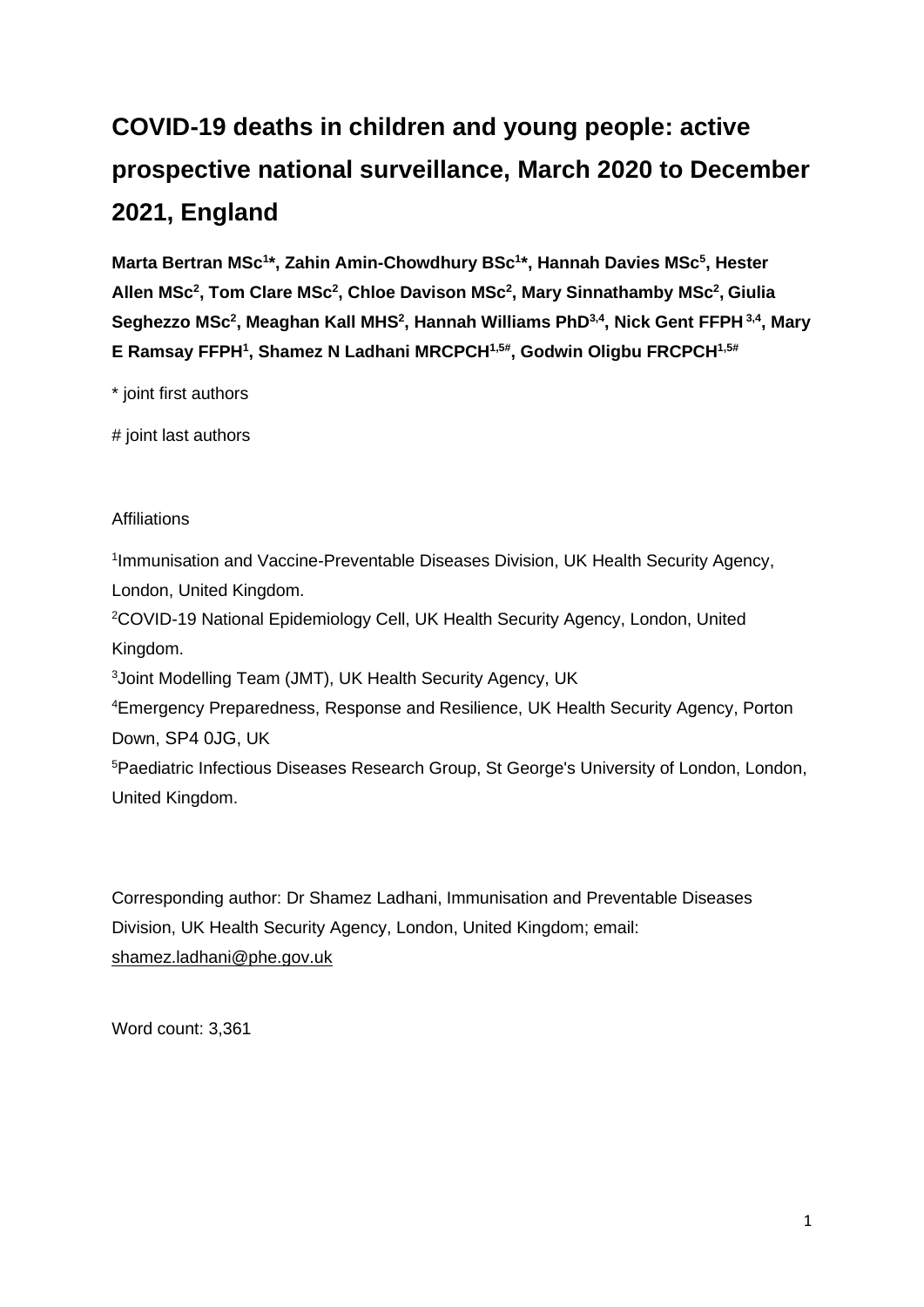#### **ABSTRACT**

#### **Background**

COVID-19 deaths are rare in children and young people (CYP). The high rates of asymptomatic and mild infections complicate assessment of cause of death in CYP. We assessed the cause of death in all CYP with a positive SARS-CoV-2 test since the start of the pandemic in England.

#### **Methods**

CYP aged <20 years who died within 100 days of laboratory-confirmed SARS-CoV-2 infection between 01 March 2020 and 31 December 2021 in England were followed-up in detail, using national databases, surveillance questionnaires, post-mortem reports and clinician interviews.

#### **Findings**

There were 185 deaths during the 22-month follow-up and 81 (43.8%) were due to COVID-19. Compared to non-COVID-19 deaths in CYP with a positive SARS-CoV-2 test, death due to COVID-19 was independently associated with older age (aOR 1.06 95%CI 1.01-1.11, p=0.02) and underlying comorbidities (aOR 2.52 95%CI 1.27-5.01, p=0.008), with a shorter interval between SARS-CoV-2 testing and death. Half the COVID-19 deaths (41/81, 51%) occurred within 7 days of confirmation of SARS-CoV-2 infection and 91% (74/81) within 30 days. Of the COVID-19 deaths, 61 (75.3%) had an underlying condition, especially severe neurodisability (n=27) and immunocompromising conditions (n=12). Over the 22-month surveillance period, SARS-CoV-2 was responsible for 1.2% (81/6,790) of all deaths, with an infection fatality rate of 0.70/100,000 SARS-CoV-2 infections in CYP aged <20 years estimated through real-time, nowcasting modelling and a mortality rate of 0.61/100,000.

#### **Interpretation**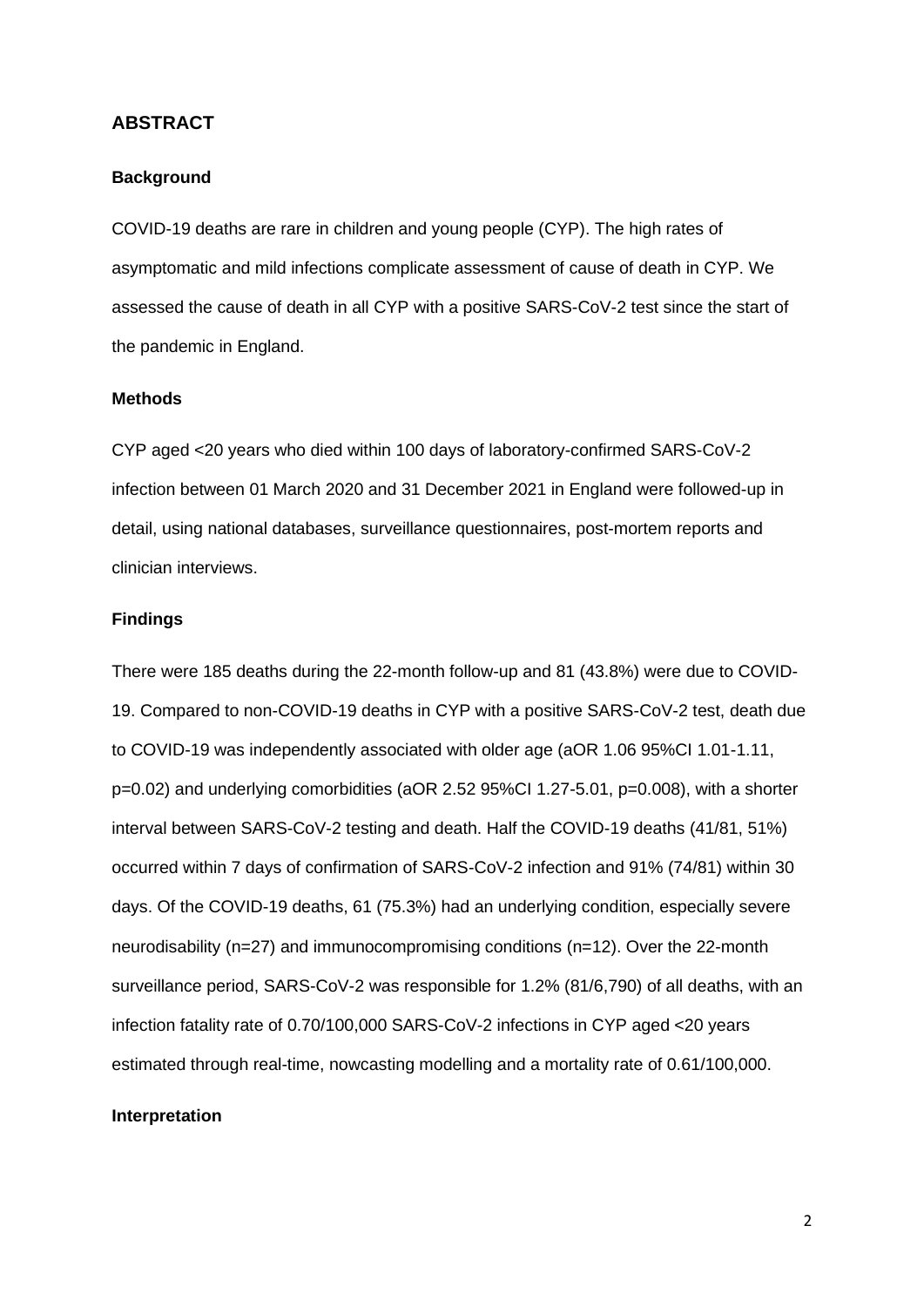COVID-19 deaths remain extremely rare in CYP, with most fatalities occurring within 30 days of infection and in children with specific underlying conditions.

Funding: None

Keywords: COVID-19, mortality, survival analysis, cause of death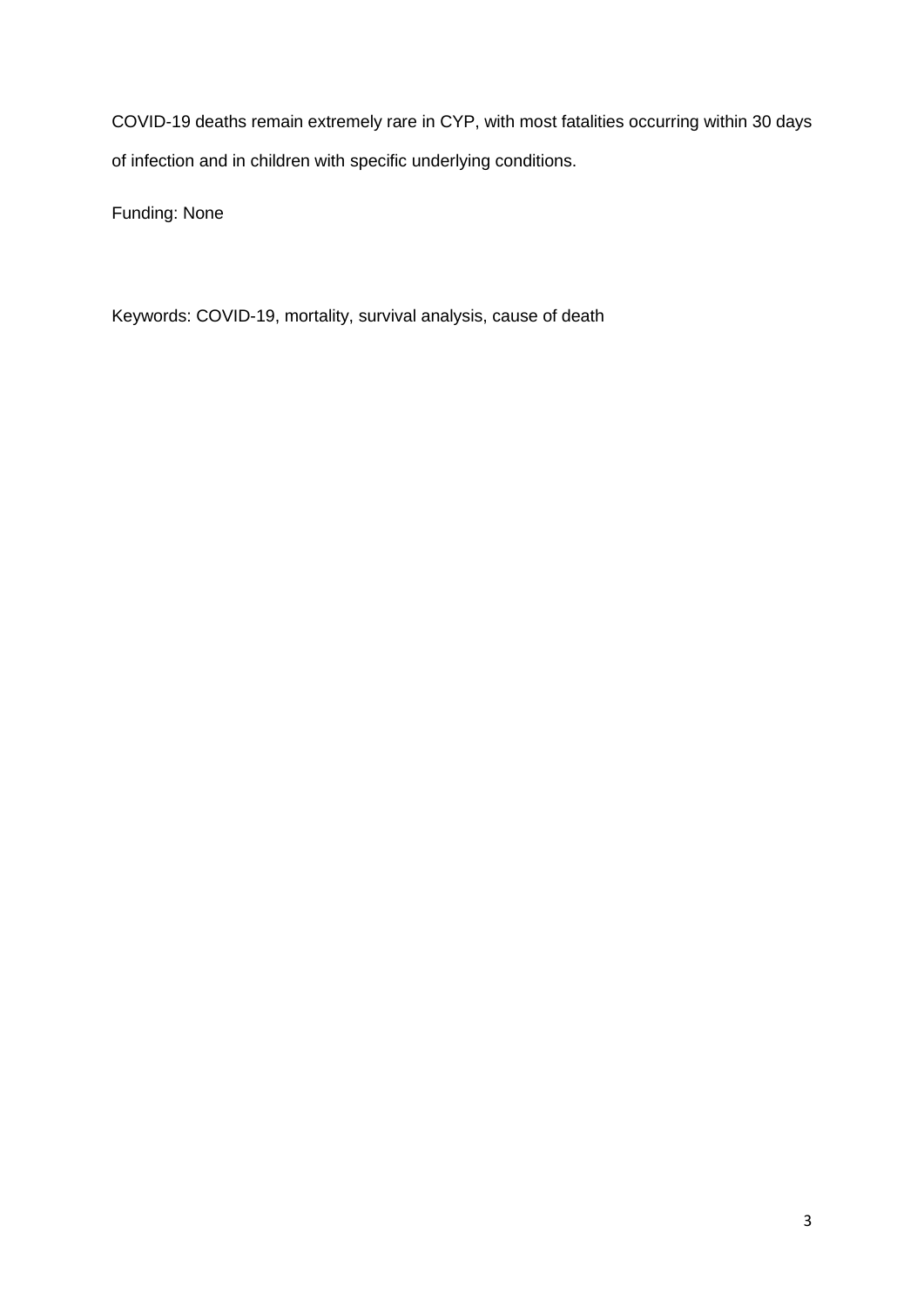#### **INTRODUCTION**

On 11 March 2020, the World Health Organization declared a global pandemic caused by severe acute respiratory syndrome coronavirus 2 (SARS-CoV-2), the virus responsible for coronavirus disease 2019 (COVID-19). <sup>1</sup> Two years on, there have been more than 500 million confirmed cases and 6 million deaths reported worldwide.<sup>2</sup> In England alone, more than 18 million cases have been confirmed by 4 April 2022, with almost 158,000 deaths with COVID-19 recorded on the death certificate.<sup>3</sup> Although studies at the start of the pandemic suggested that children may be less susceptible than adults, wider testing and surveillance indicate that children are as likely be infected with SARS-CoV-2 as adults. In England, one in four cases (24.3%) to date have been in children and young people (CYP) aged <20 years,<sup>4</sup>, who account for 23.6% of the English population.<sup>5</sup> In contrast to adults, and particularly older adults who have a high risk of severe and fatal COVID-19, most CYP have asymptomatic infection or a mild and, transient and often non-specific illness when exposed to SARS-CoV-2.<sup>6-10</sup> Severe COVID-19 requiring hospitalisation is uncommon in CYP, and intensive care admission even less so, occurring mainly in CYP with serious underlying medical conditions. 10-14 Consequently, death due to COVID-19 is extremely rare in CYP, even among those with underlying conditions. $8,10,11,15-17$  During the first 12 months of the pandemic in England, of 12,023,568 CYP aged 18 years in England, there were 3,105 deaths, including 61 who were positive for SARS-CoV-2. Of these, 25 were due to SARS-CoV-2 infection (two deaths per million), including 22 directly attributable to COVID-19 and three to paediatric inflammatory multisystem syndrome (PIMS-TS, also known as multisystem inflammatory syndrome in children, MIS-C). Of these 25 deaths, 19 had significant underlying conditions, including 15 with life-limiting conditions. 15

Understanding the risk of fatal COVID-19 is important for parents, clinicians and policy makers, especially in the context of emerging variants and increasing availability of effective preventatives, including vaccines and immunoglobulins, and treatments for COVID-19. In England, death within 28 days of SARS-CoV-2 infection are routinely reported but cause of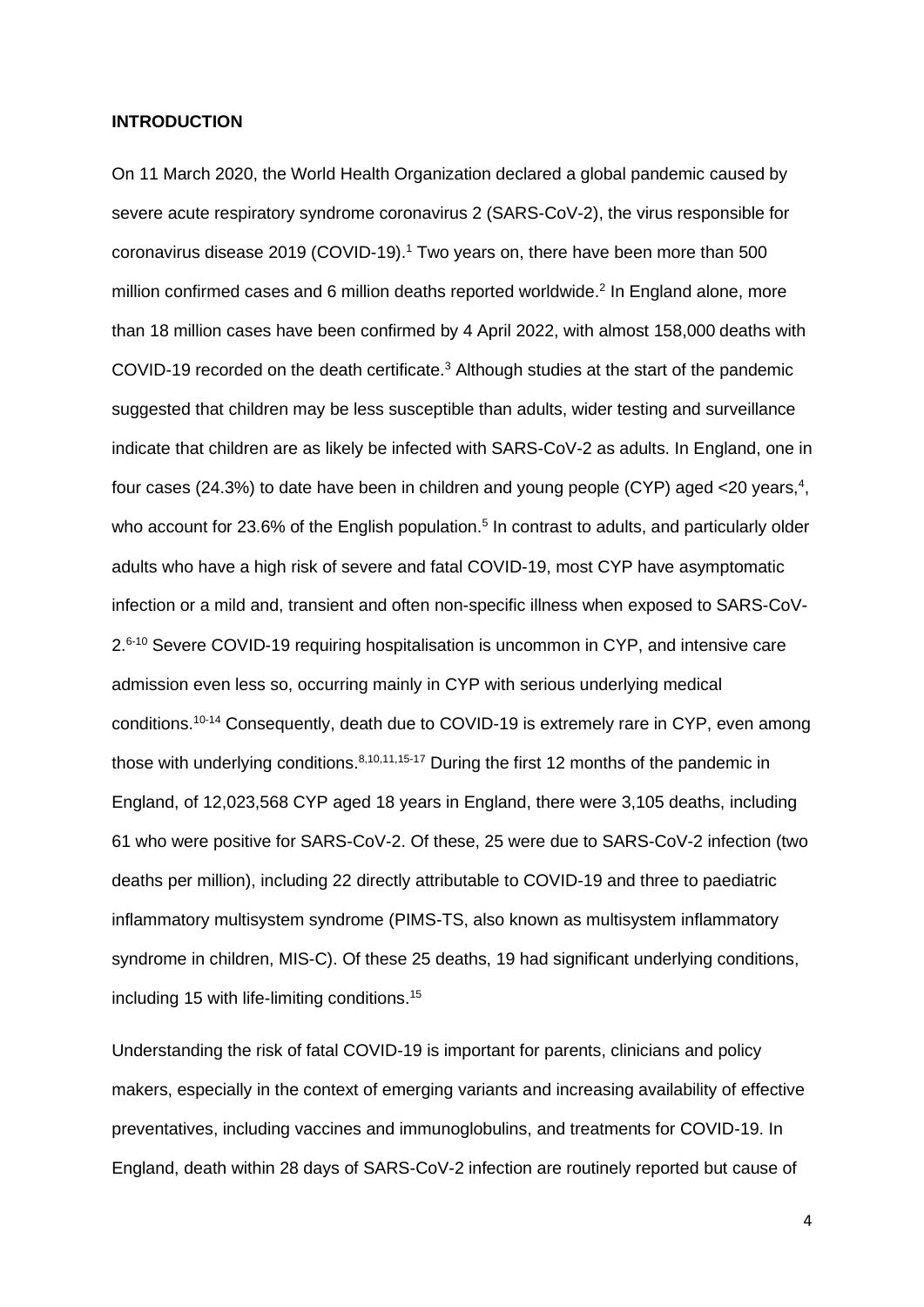death cannot be inferred<sup>18,19</sup>, especially for CYP, who have high rates of incidental infections on a background of complex underlying conditions. <sup>15</sup> More recently, death registrations with mention of SARS-CoV-2/COVID-19 are routinely reported by the UK Office for National Statistics (ONS)<sup>20</sup> but, as we and others have previously reported, these too are limited by the information available on the death certificate, making it difficult to assess the contribution of SARS-CoV-2 infection to death.<sup>21,22</sup> During the first 12 months of the pandemic, for example, only 40% of deaths in CYP with confirmed infection in England were due to COVID-19. <sup>15</sup> The problem of incidental infections is likely to be exacerbated with free and widely available testing for SARS-CoV-2, including home testing with lateral-flow device (LFD) testing since March 2021.<sup>23</sup> In the US, the Center for Disease Prevention and Control (CDC) real-time COVID-19 tracker recently removed 416 childhood deaths from its national statistics after it became apparent that previously reported figures included children with incidental SARS-CoV-2 infection. 24

Since the last detailed analysis of childhood COVID-19 deaths, which included the first pandemic wave in March 2020 and the Alpha variant wave since November 2021, England has experienced two further waves due to the Delta variant since May 2021 and Omicron since November 2021. Although the Delta variant was associated with a 2-fold higher risk of severe COVID-19 in adults, we recently reported very low rates of hospitalisations, with no deaths, in nearly 150,000 children infected with the Alpha or Delta variant. <sup>25</sup> Currently, there are limited data on childhood COVID-19 deaths, especially with the more recent SARS-CoV-2 variants.

In England, the UK Health Security Agency (formerly Public Health England) has been conducting COVID-19 surveillance in CYP since the start of the pandemic,<sup>26,27</sup> including detailed follow-up of all fatalities in CYP with confirmed SARS-CoV-2 infection to ascertain the cause of death. Here, we report our surveillance of all deaths in CYP within 100 days of confirmed SARS-CoV-2 infection from the start of the pandemic until December 2021.

#### **METHODS**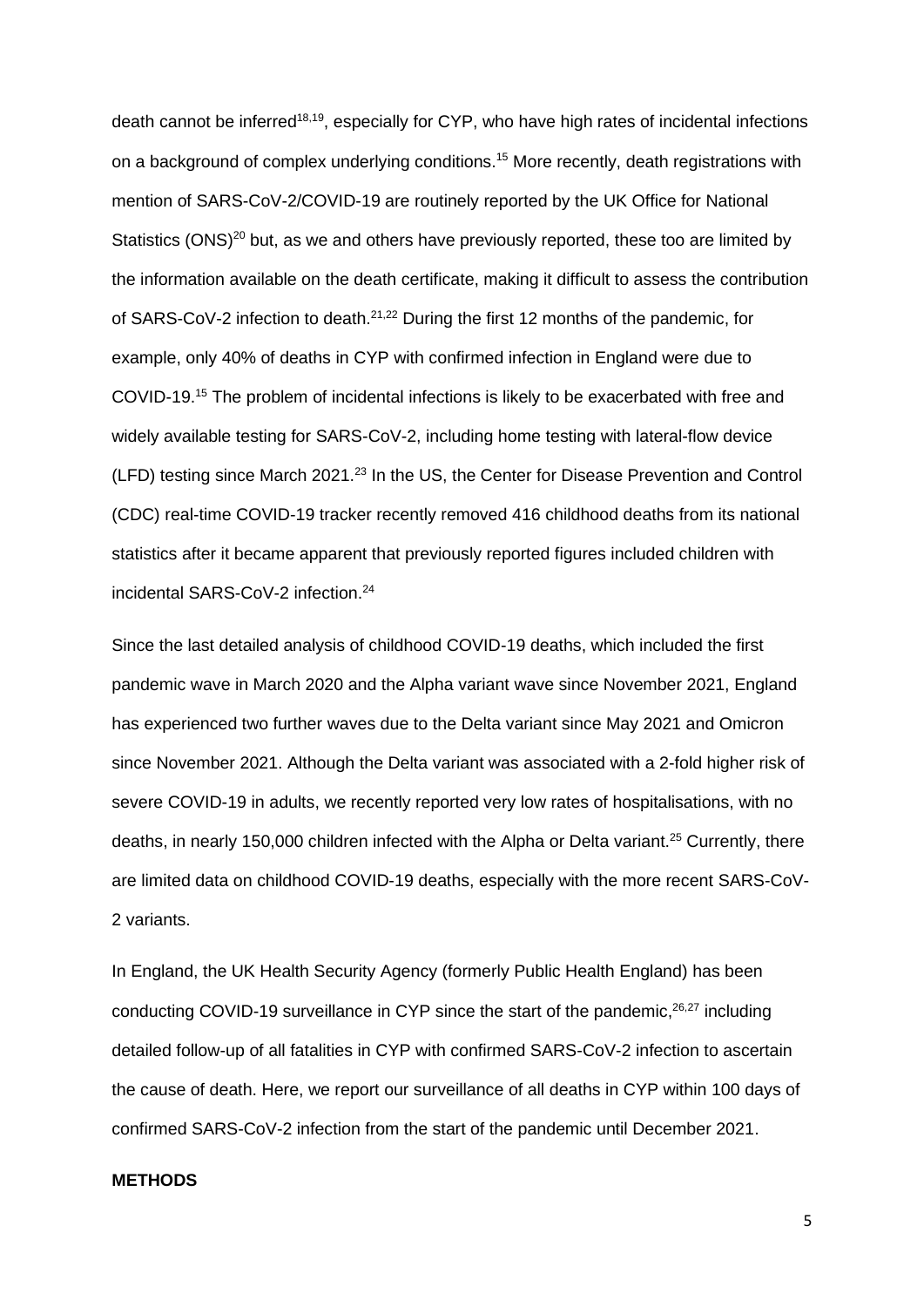As part of the public health response to the global COVID-19 pandemic, UKHSA has been conducting enhanced national SARS-CoV-2 surveillance in CYP, including detailed follow-up of all fatalities since March 2020. UKHSA routinely receives reports of all laboratoryconfirmed SARS-CoV-2 infections in England through the Second-Generation Surveillance System (SGSS), an electronic database used by National Health Service laboratories to report significant infections to UKHSA. Confirmed SARS-CoV-2 infections in healthcare settings (pillar 1) and in the community (pillar 2) during 01 March 2020 and 31 December 2021 (21 months) in CYP aged <20 years were extracted from SGSS and linked to electronic registrations records provided by the ONS to UKHSA for public health surveillance and to the Personal Demographic Service (PDS), a real-time electronic database of patients registered with the NHS, with information on demographics, name and address of their general practitioner, and current status (alive/dead and date of death).<sup>28</sup> Cases were also linked to Hospital Episodes Statistics (HES), an electronic administrative database containing details of all admissions, outpatient appointments and emergency department attendances at NHS hospitals, to obtain further details on medical history and cause of death.<sup>29</sup> Additionally, the general practitioners of children who died were requested to complete a short surveillance questionnaire – online using the SnapSurvey software [Snap Surveys, Portsmouth, New Hampshire] or on paper – requesting information about the reason for SARS-CoV-2 testing, symptoms, underlying conditions, hospitalisations, intensive care admission and cause of death. We also requested copies of hospital discharge summaries, death certificates and post-mortem reports if performed. Unreturned and incomplete questionnaires were followed up by phone and email. Where general practitioners were unable to provide sufficient information to ascertain the cause of death, we contacted hospital clinicians, the local designated doctor for child death and, where postmortems were performed, pathologists and coroners for more information, as needed. Data for individual cases were reviewed independently by at least two authors and any conflicts were resolved through discussion with other authors. A COVID-19 death was defined as any fatality in a CYP with a positive SARS-CoV-2 test who died within 100 days of the test where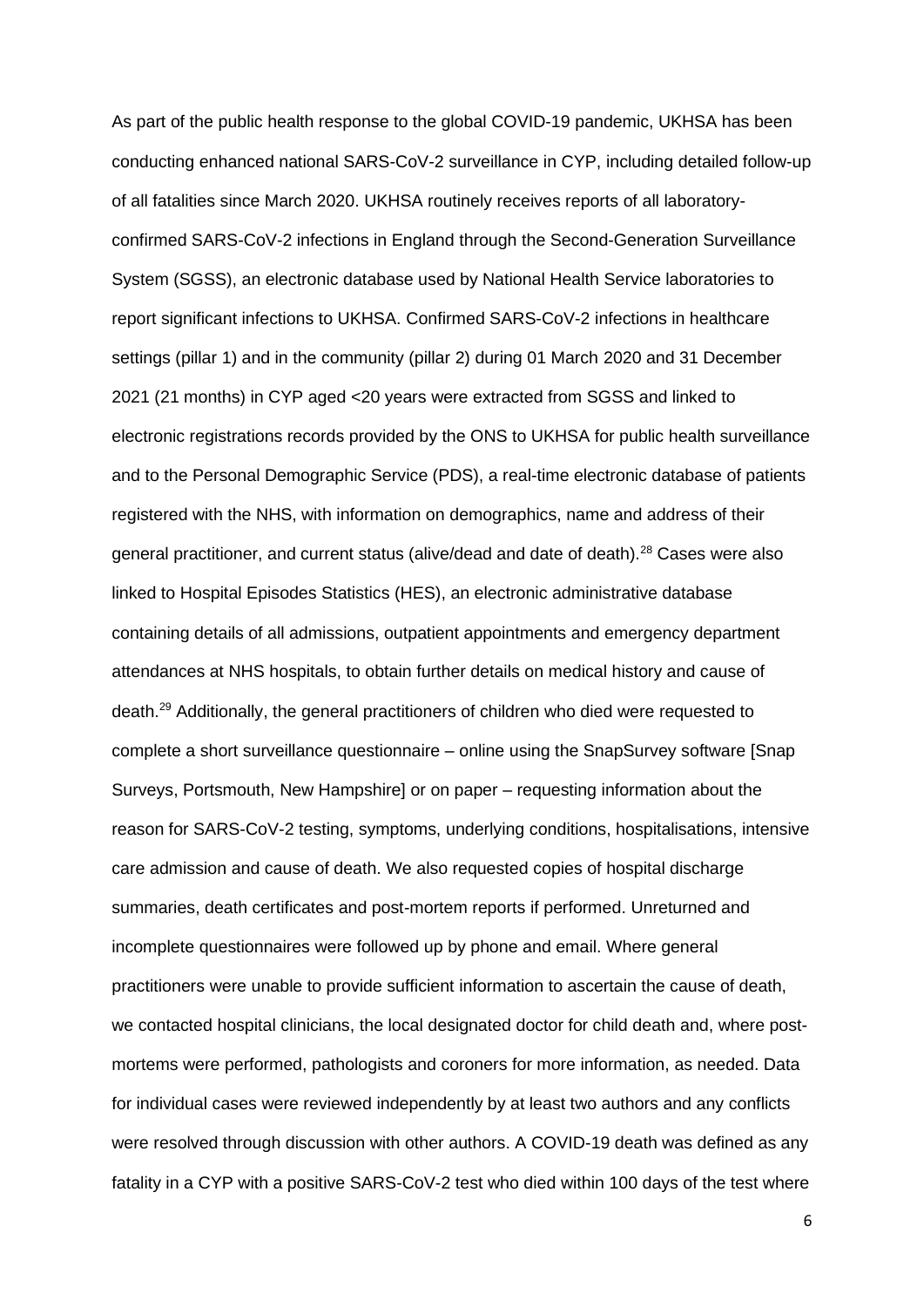the virus contributed to the death. Non-COVID-19 deaths included deaths that were not related to SARS-CoV-2 infection and had a clear alternative cause, as well as deaths in CYP who survived their infection but died later due to a different cause, including their underlying medical condition. Where there was insufficient information to ascertain whether the SARS-CoV-2 infection contributed to the death, the authors discussed the case with the clinician responsible for the CYP's care to decide the most reasonable classification. Sudden deaths with no other identified cause of death were included as COVID-19 deaths. Stillbirths with a positive SARS-CoV-2 test at post-mortem were excluded.

#### **Statistical analyses**

Responses completed online were downloaded and imported into a surveillance database (Microsoft Access), which contained responses from paper questionnaires that were manually entered. Data were cleaned, de-duplicated and imported into Stata 15.1 (StataCorp LLC, College Station, TX, USA) for analysis. We described demographics (age, sex, ethnicity) using proportions for categorical data and medians with interquartile ranges (IQR) for continuous variables. Age at death was grouped into  $<$  1, 1–4, 5–11 (primary school-aged), 12-15 (secondary school-aged) and 16-19 (higher education-aged) years. We classified the predominant underlying condition hierarchically into: none, immunocompromising, severe neurodisability and other non-immunocompromising conditions. We did not sub-classify the latter because of small numbers. The COVID-19 pandemic wave periods were classified according to the predominating variant as follows: wild-type (01/03/2020 to 30/11/2020), Alpha (01/12/2020 to 30/05/2020) and Delta (01/06/2020 to 31/12/2021). We also sought to determine whether the children died at home or was hospitalised at the time of death, and, if so, required paediatric intensive care admission. Monthly SARS-CoV-2 infection rates were calculated using the earliest specimen date for confirmed SARS-CoV-2 infections reported through SGSS stratified by age-group. Mortality rates were calculated using ONS mid-year population estimates for 2020, <sup>5</sup> Deaths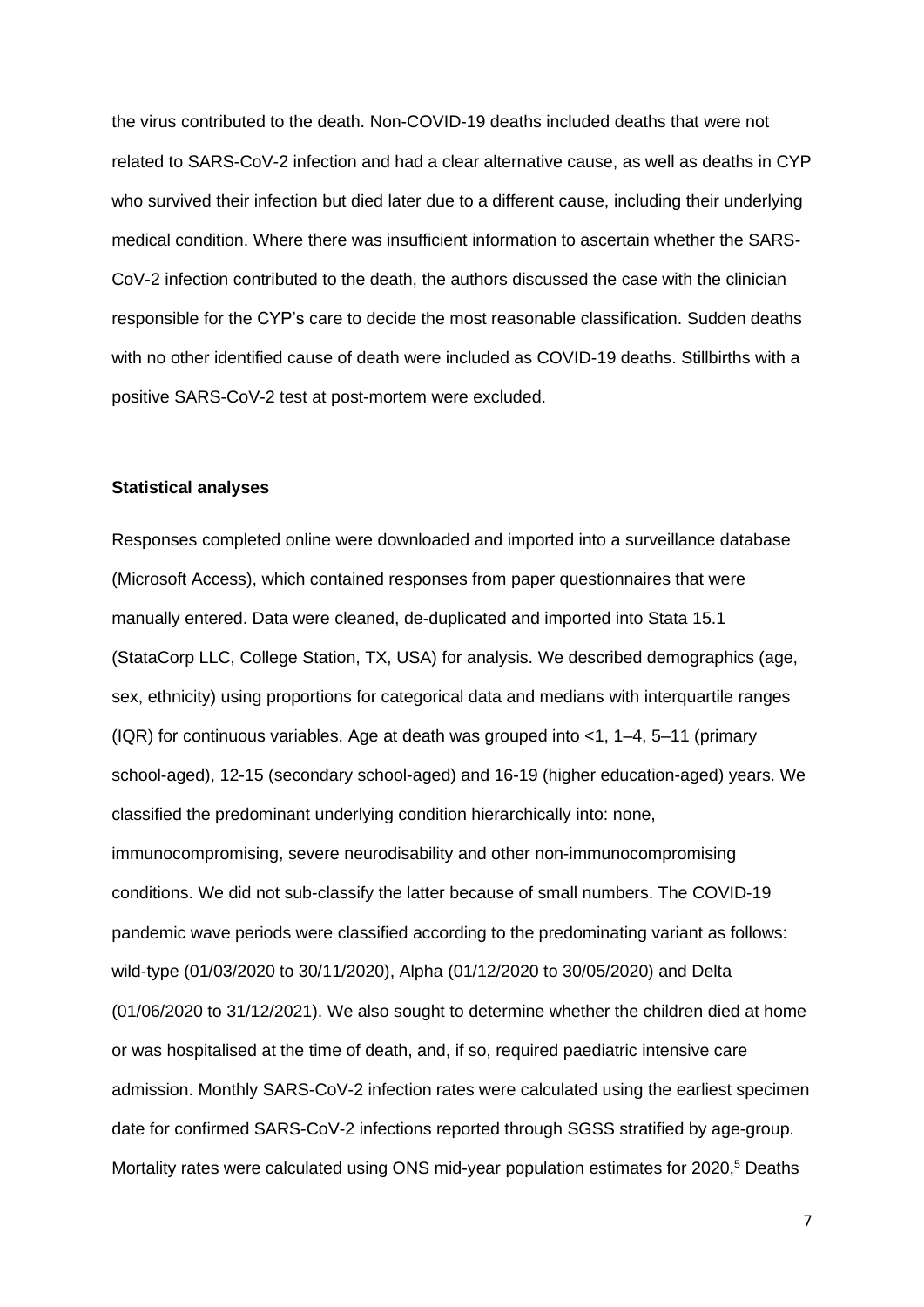due to all causes were estimated from the ONS figures for England and Wales,<sup>20</sup> assuming 93% of the deaths occurred in England, based on the previous five-year distribution. Infection-fatality rates (IFR) were calculated using the number of COVID-19 deaths as numerators with confirmed and modelled estimates of SARS-CoV-2 infections as denominators. 30,31

A multivariable logistic regression model was fitted, adjusting for age as a continuous variable, sex, ethnicity group, underlying conditions and hospitalisation status to assess factors associated with a COVID-19 death using Chi-squared tests. We assessed fatalities by interval between date of positive SARS-CoV-2 test and date of death for both COVID-19 and non-COVID-19 deaths using the Kaplan-Meier method. A log-rank test was performed to assess for equality of survival functions between COVID-19 and non-COVID-19 deaths. A pvalue of <5% considered to be statistically significant. Our analysis did not include deaths during the Omicron wave in England.

#### **RESULTS**

Between 01 March 2020 and 31 December 2021, after excluding two stillbirths, there were 185 deaths within 100 days of a positive SARS-CoV-2 test in CYP aged <20 years in England, of which 81 (43.8%) were due to COVID-19 (**Figure 1**). The remaining deaths (104/185, 56%) were due to unnatural causes (26/104, 25%) or due to causes unrelated to COVID-19 (78/104, 75%). The deaths occurred throughout the 22-month surveillance period, mainly during the peaks of the three pandemic waves due to wild-type, Alpha and Delta variants (**Figure 2**).

### **COVID-19 vs non-COVID-19 deaths**

Compared to non-COVID-19 deaths in CYP with a positive SARS-CoV-2 test, those who died of COVID-19 were more likely to be older (aOR 1.06 95%CI 1.01-1.11, p=0.02) and have underlying comorbidities (aOR 2.52 95%CI 1.27-5.01, p=0.008) in particular severe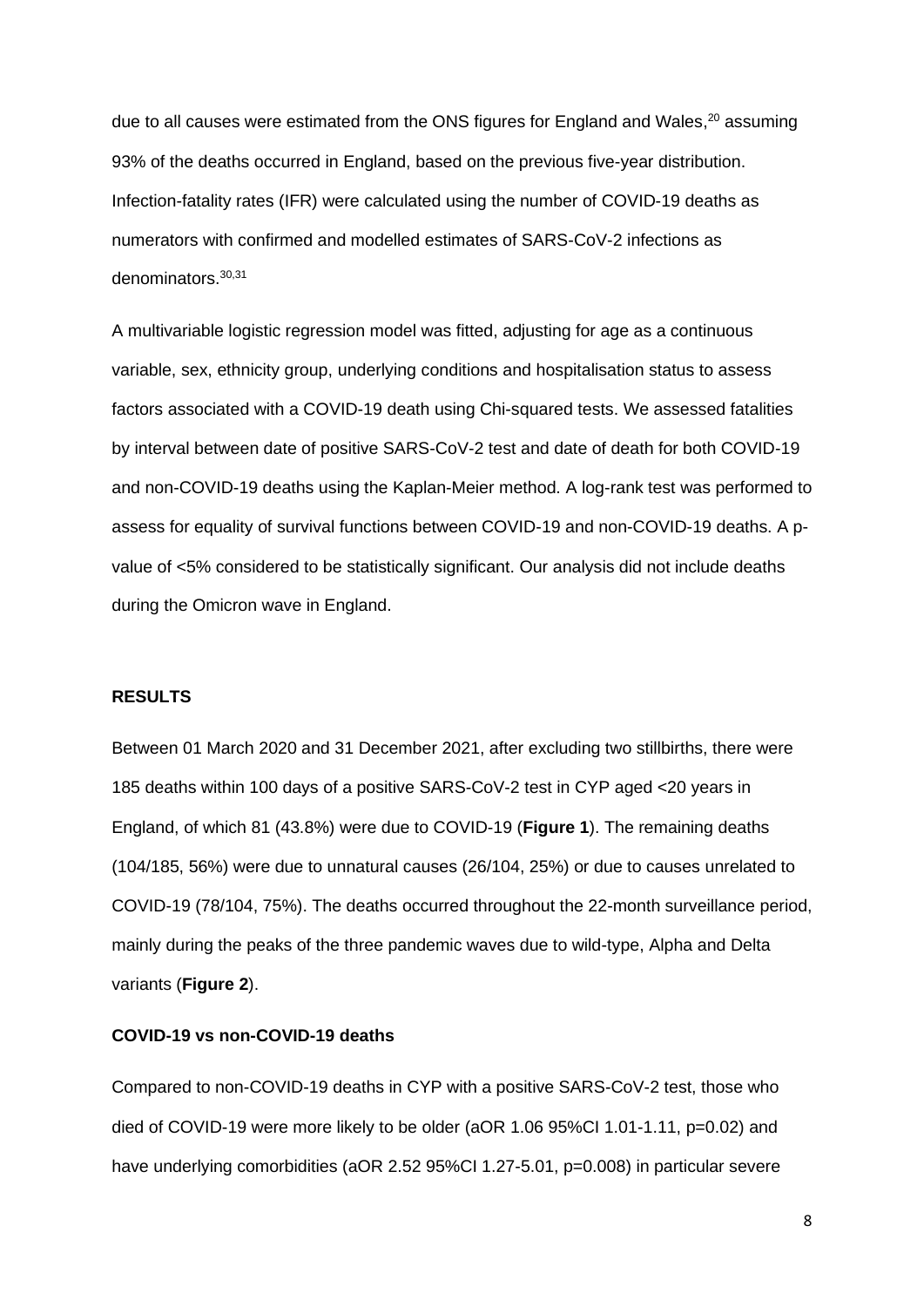neurodisability, but did not differ significantly by sex or ethnicity in the multivariable logistic regression model. Among COVID-19 deaths, adolescents were over-represented, with twothirds of deaths occurring among 16-19 (32/81, 40%) and 12-15 (22/81, 27%) year-olds (**Table 1**). Only 1/22 (5%) CYP eligible for COVID-19 vaccination had received two doses at least 14 days prior to their death, compared to 6/37 (16%) eligible CYP who died of other causes; four others in the latter cohort who had received one dose (10/37, 27%).

Of the COVID-19 deaths, 61 (75%) CYP had an underlying condition, especially severe neuro-disabilities (n=27; 44% of comorbidities, 33% of COVID-19 deaths) and immunocompromising conditions (n=12; 20% of comorbidities, 15% of COVID-19 deaths). Among the 22 CYP with other non-immunocompromising conditions, 11 had a congenital syndrome (18% of comorbidities, 14% of COVID-19 deaths), including Down syndrome (Trisomy 21) and Edward syndrome (Trisomy 18) (≤5 cases each) and seven had chronic heart disease (12% of comorbidities and 9% of COVID-19 deaths). Of the five COVID-19 deaths in infants (aged <1 year), four had been born prematurely (29-36 weeks gestation) (**Table 1**).

Kaplan-Meier analysis identified that COVID-19 deaths occurred more rapidly after confirmation of SARS-CoV-2 infection compared to non-COVID-19 deaths (log-rank test, p<0.0001). The median interval for COVID-19 deaths was 6 days (IQR 2-15) compared to 42 days (IQR 12-73) for non-COVID-19 deaths, which occurred more gradually over the 100 day period this was greater, both in previously healthy CYP and in those with underlying conditions (**Figure 2**). Among the 81 COVID-19 deaths, half (n=41) occurred within 7 days of confirmation of SARS-CoV-2 infection and 91% (n=74) within 30 days. When assessed by interval between testing and death, 41/63 (65%) deaths within 7 days were due to COVID-19 compared with 74/117 (63%) deaths within 30 days and 78/143 (55%) deaths within 60 days of confirmation of SARS-CoV-2 infection.

Six COVID-19 deaths occurred more than 30 days after confirmation of SARS-CoV-2 infection. Five had severe underlying conditions and three were adolescents (12-18 years).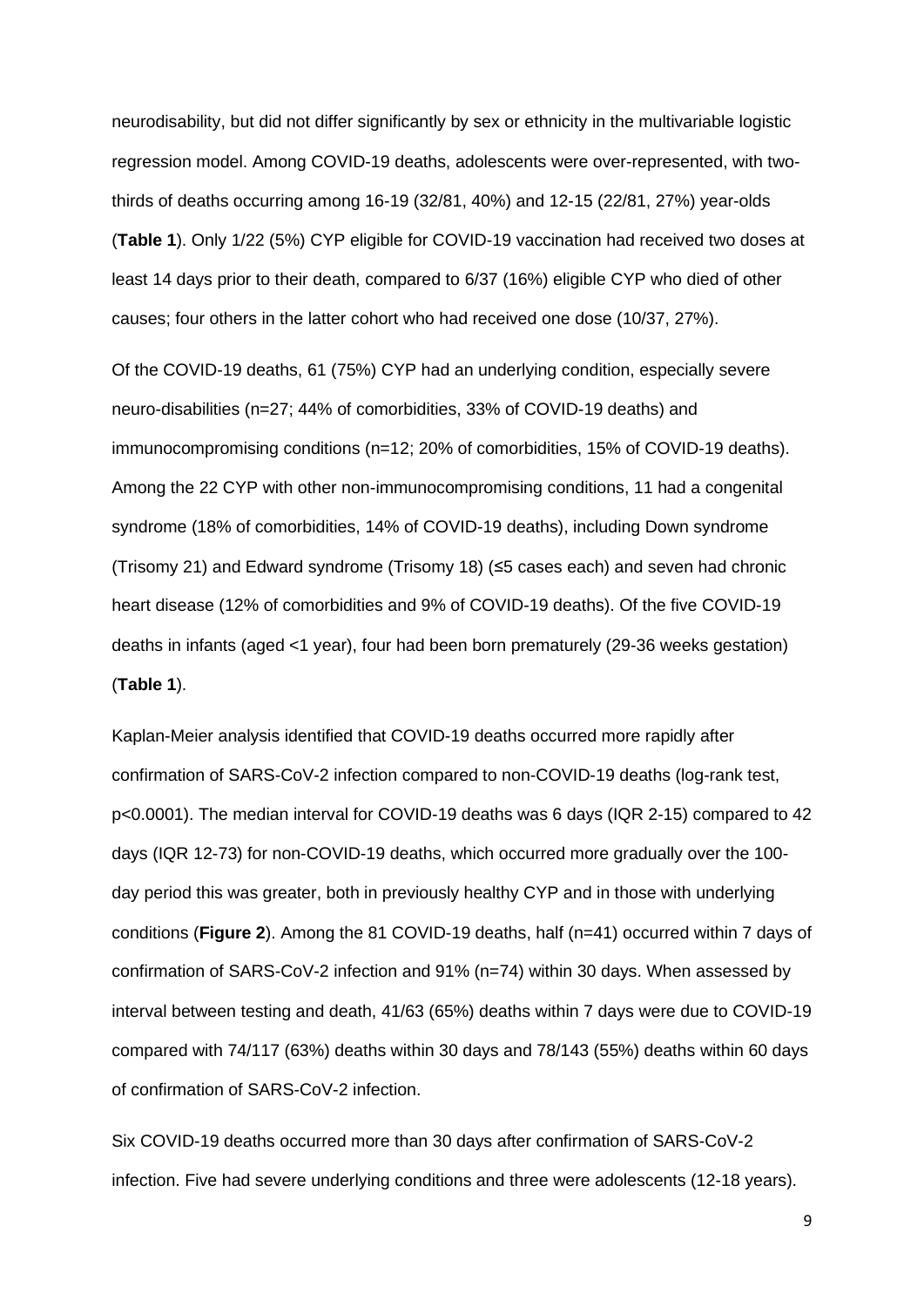They all died after a prolonged hospital stay, either directly because of severe COVID-19 (n=2) or because of a secondary complication of severe COVID-19 (n=4).

#### **Infection Fatality and Mortality Rates**

During the 22-month surveillance period, COVID-19 was responsible for 1.2% (81/6,790) of all deaths in CYP aged <20 years (**Table 2**). Over the same period, there were 2.9 million confirmed and 11.6 million estimated SARS-CoV-2 infections in CYP aged <20 years in England, giving an IFR of 2.8 per 100,000 confirmed SARS-CoV-2 infections and 0.70/100,000 estimated SARS-CoV-2 infections, with an overall mortality rate of 0.61/100,000 CYP. When assessed by variant wave, IFR was lowest during the Delta variant wave but there were more COVID-19 deaths (45 during the Delta wave vs 36 deaths during the wild-type [n=21] and Alpha [n=15] variant waves) and a greater contribution of COVID-19 deaths to total deaths during the Delta wave than the whole pandemic period prior to the Delta variant wave (**Table 2**).

# **DISCUSSION**

National surveillance identified 185 CYP aged <20 years who died within 100 days of a positive SARS-CoV-2 test between 01 March 2020 and 31 December 2021 in England. Of these, 81 (44%) died of COVID-19, contributing to 1.2% of deaths in this age-group, with an estimated IFR of 0.7/100,000 and mortality rate of 0.61/100,000 CYP. Most CYP (74%) who died of COVID-19 had an underlying medical condition, notably severe neuro-disabilities and immunocompromising conditions. Time interval analysis showed that half the COVID-19 deaths occurred within 7 days and 90% within a month of testing positive for SARS-CoV-2, with deaths occurring after this period being mainly unrelated to COVID-19.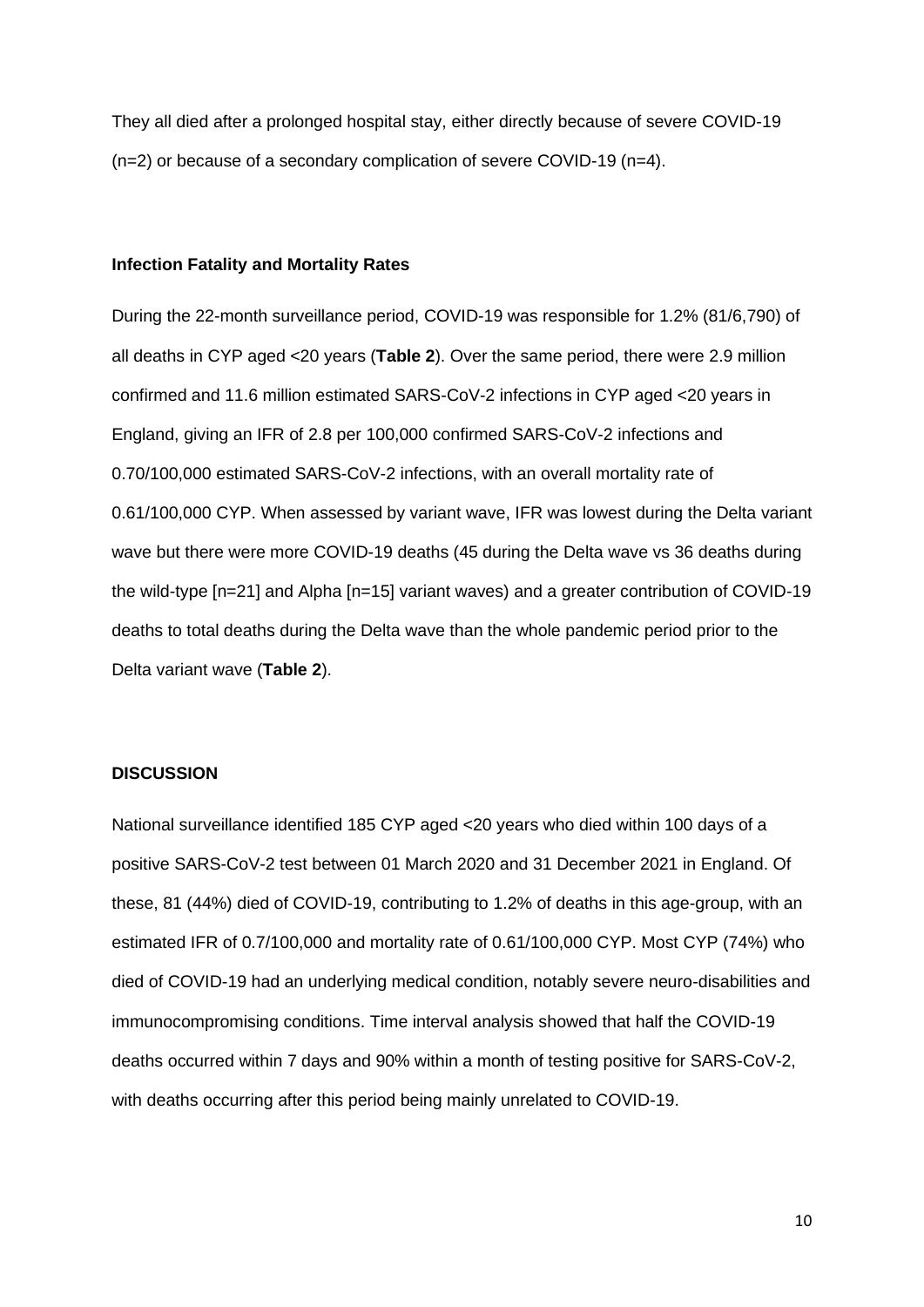Two years into the pandemic, there are still limited data on severe and fatal COVID-19 in CYP, mainly because these are uncommon outcomes of infection in CYP. In adults, hospitalisations and deaths have regularly been used to assess the impact of new variants and vaccines on severe disease outcomes.<sup>32,33</sup> This has allowed rapid, large-scale analysis to be undertaken using national datasets. In contrast, the high prevalence of asymptomatic and mild infections in CYP results in high rates of incidental infections in CYP who are hospitalised with other illnesses or die of other causes. Assessing disease severity in CYP can, therefore, be challenging, especially given the predilection for vulnerable children who often have severe, multiple and often life-limiting comorbidities.<sup>11,15</sup>

Our findings are remarkably consistent with the previous study on childhood deaths during the first pandemic year in England, both in terms of the proportion of deaths attributed to COVID-19 after detailed review of all available data (81/185, 44% vs 25/61, 41%), the proportion with underlying conditions (75% vs 76%) with a predominance of neurodisabilities and over-representation of older CYP among fatal cases.<sup>15</sup> While the previous study included CYP up to 18 years of age, our surveillance extended to CYP aged <20 years, which accentuated the increasing risk of death with age.<sup>15</sup> In line with that study, too, we also found an overrepresentation of non-White ethnic groups among COVID-19 deaths (56%), which compares to a national prevalence of 15% in England.<sup>34</sup> Our results are also in line with a recent systematic review up to May 2021, which also found higher odds of severe disease and death in CYP aged >10 years and underlying comorbidities, especially neurological or cardiac conditions,<sup>35</sup> which is consistent with other published studies.<sup>11,15,35,36</sup> Notably, however, compared to children who died of other causes in England, previous analyses found that underlying health conditions were not over-represented in children who died of COVID-19, 15,37 or among survivors and non-survivors in children hospitalised for COVID-19.<sup>38</sup>

When assessing all-cause deaths in CYP aged <20 years in England, fewer CYP died during 2020 ( $n=3,651$ ) or 2021 ( $n=3,139$ ) compared to an average of 4,140 deaths in the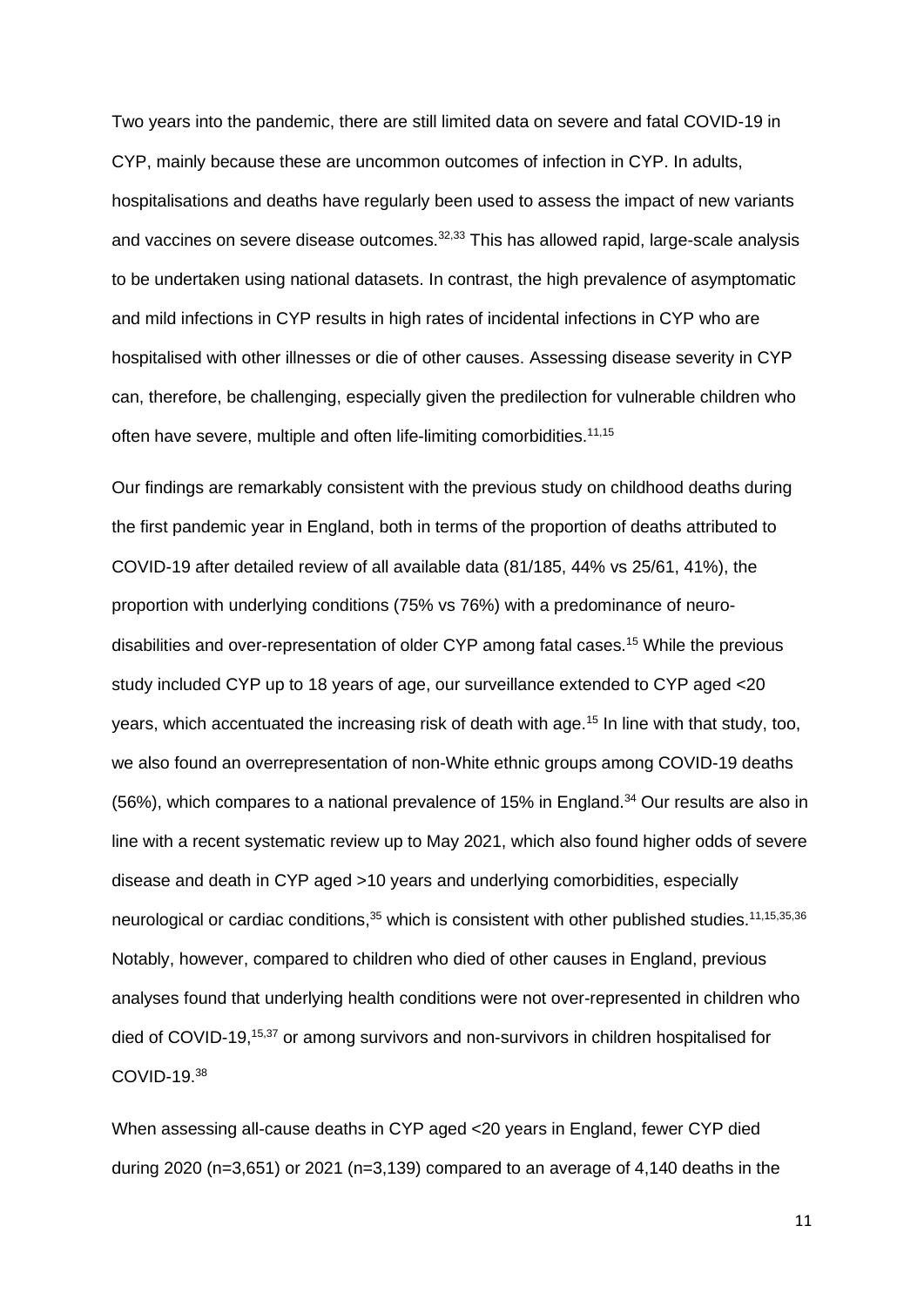previous five years (2015-2019),<sup>39</sup> and COVID-19 contributed to only 1.2% of all deaths until the end of 2021, with most deaths occurring in adolescents. Of the confirmed COVID-19 deaths, nearly all fatalities occurred within 30 days of a positive SARS-CoV-2 test, similar to the previous English study.<sup>15</sup> Even within this period, however, only 63% of deaths in CYP with a positive SARS-CoV-2 test were attributable to COVID-19, indicating that 28-day or 30 day infection fatality rates substantially overestimates the risk of death in CYP. At the same time, death certificates were missing for many children at the time of analysis, often because of delays in post-mortem assessments and coroner inquests to ascertain the cause of death in complex cases. Additionally, death certificates contain very limited information to ascertain the contribution of SARS-CoV-2 to the death. Some death registrations documented "SARS-CoV-2" or "COVID-19" to be contributory even when the cause of death was unrelated to any infection.

Overall, our study confirms the very low risk of death due to SARS-CoV-2 in CYP, irrespective of variant. IFR based on confirmed SARS-CoV-2 infections overestimates the risk because there was very limited testing for the virus until June 2020. Also, children with asymptomatic or mild, transient infection are less likely to be tested. We, therefore, used estimated infection rates using real-time modelling developed and updated regularly since the start of the pandemic to calculate age-specific and variant-specific IFR for CYP with confirmed SARS-CoV-2 infection. The estimated IFR of 0.7/100,000 was four-fold lower than the 2.8/100,000 calculated using confirmed infections in England.

By using time intervals when the major variants were dominant in England, we also estimated lower IFR with the Delta variant compared to the alpha variant or the wild-type strain. This is in contrast to adults, where the Delta variant was associated with more severe disease and death compared to previous variants.<sup>40</sup> Because of higher cases numbers however, there were more deaths during the Delta variant wave compared to previous waves. The characteristics of CYP who died during the Delta wave were similar to those who died during the first year of the pandemic in England.<sup>15</sup> With the implementation of COVID-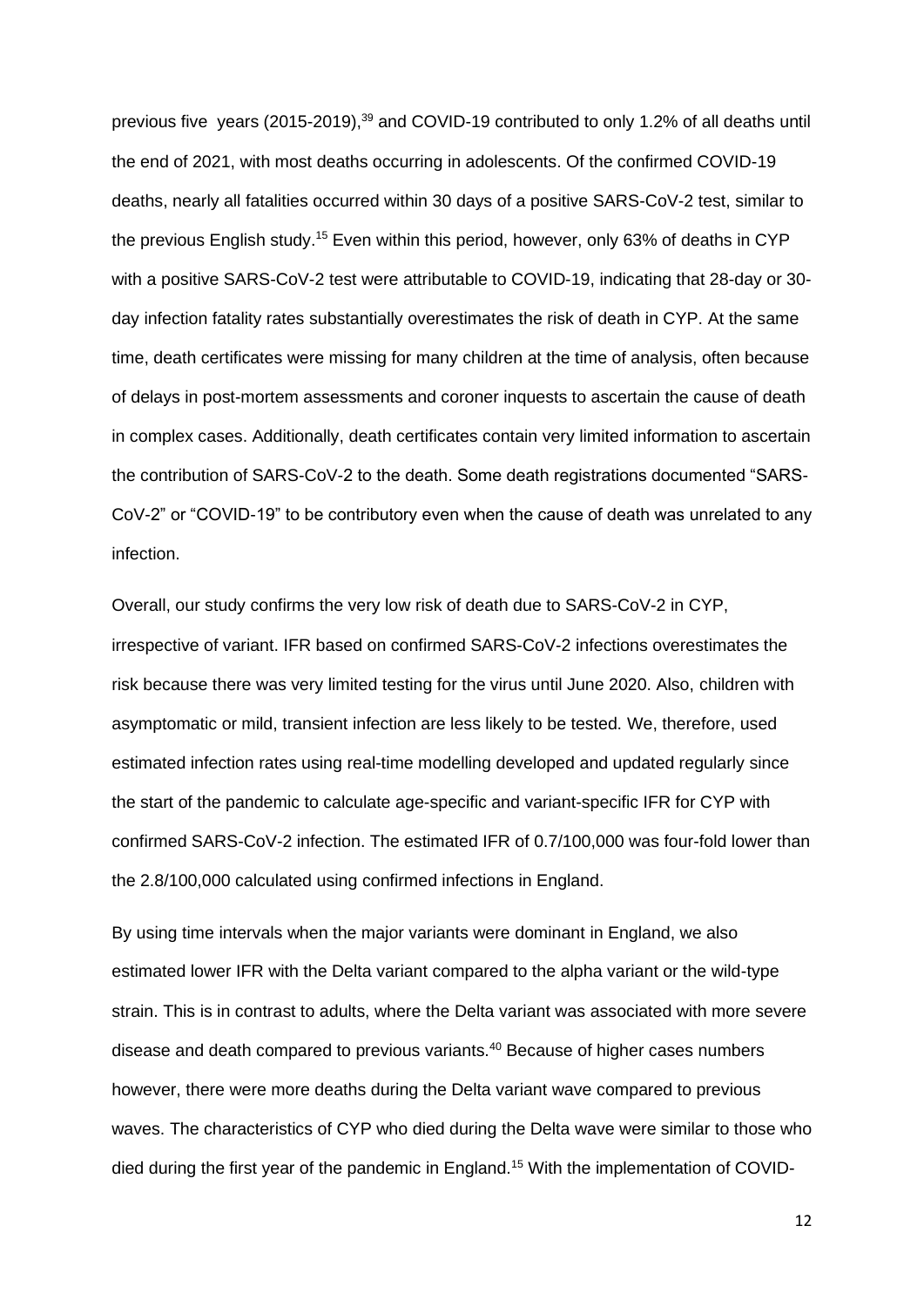19 vaccination for adolescents and, more recently, for 5-11 year-olds, it is hoped that those at increased risk will be protected against severe and fatal COVID-19.

#### **Strengths and Limitations**

The strength of this study is in the rapid initiation of enhanced national surveillance, including follow-up of deaths associated with SARS-CoV-2 infection, in CYP across England. Using multiple data sources to identify COVID-19 deaths with reasonable certainty, we have demonstrated the limitations of both time interval and death registration data for routine reporting of COVID-19 deaths in CYP, highlighting the critical importance of detailed case reviews in assessing rare outcomes in CYP infected with a highly prevalent virus.

There are some limitations. We did not have direct access to clinical case notes or records of perimortem events to conduct a thorough case review to ascertain the cause of death. However, we used our experience with national surveillance of vaccine-preventable diseases to rapidly follow-up fatal cases using multiple national data sources, clinical questionnaires and establishing dialogue with relevant specialists, as required.21,22,41 Reassuringly, our findings were very similar to the previous English study<sup>15</sup>, which used a different methodology and had access to in-depth clinical data. The limited clinical data in our surveillance meant that we could not perform detailed analysis on underlying conditions in CYP who died of COVID-19. Additionally, the low numbers of COVID-19 deaths in CYP did not allow us to conduct subgroup analysis, such as trends by age over time, variant or vaccination status. Also, some children may not have been included in our surveillance due to testing negative for SARS-CoV-2 at the time or not being tested prior to death, even though they may have had a prior infection, while others may have died subsequently as a result of an unknown or unidentified complication of prior COVID-19 infection. We also did not compare COVID-19 deaths with all-cause childhood deaths over the same period, as was done previously for the first year of the pandemic.<sup>11</sup> In that analysis, for example, while neurodisability was an important risk factor for severe and fatal COVID-19, SARS-CoV-2 was identified to contribute to only 3% of deaths in this vulnerable group. Additionally, we did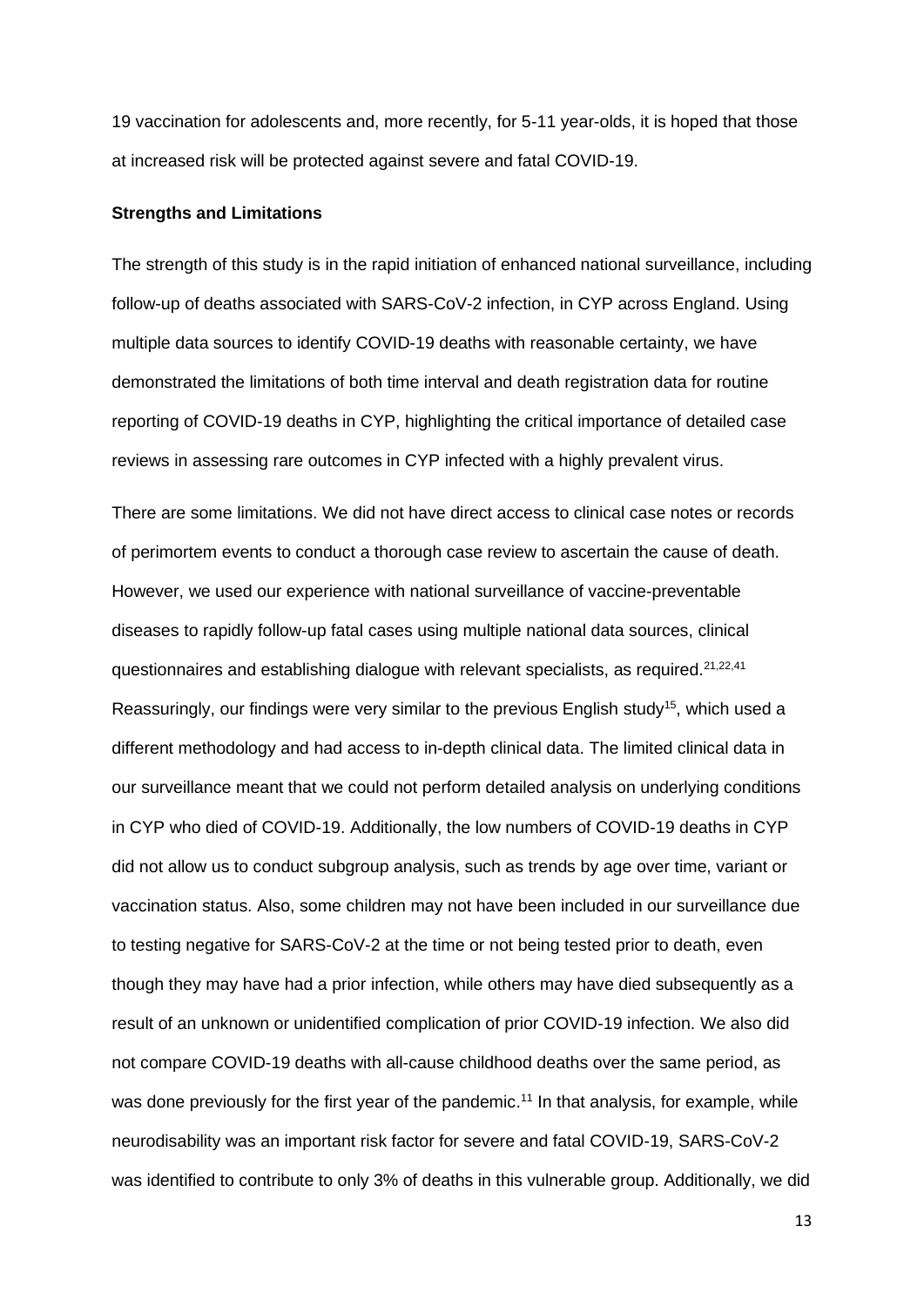not include PIMS-TS fatalities because this is a post-infectious immune-mediated condition and most cases are not positive for SARS-CoV-2 at diagnosis. <sup>42</sup> Finally, our surveillance period did not include the most recent pandemic wave due to the Omicron variant which is now the predominant variant globally.

# **Conclusions**

Ongoing national surveillance continues to demonstrate a very low risk of death in CYP with confirmed SARS-CoV-2 infection. Because of the high rates of asymptomatic and mild infections, deaths within 30 days of infection and death registrations both substantially overestimate fatalities in CYP, highlighting the critical importance of individual case reviews to assess such rare outcomes.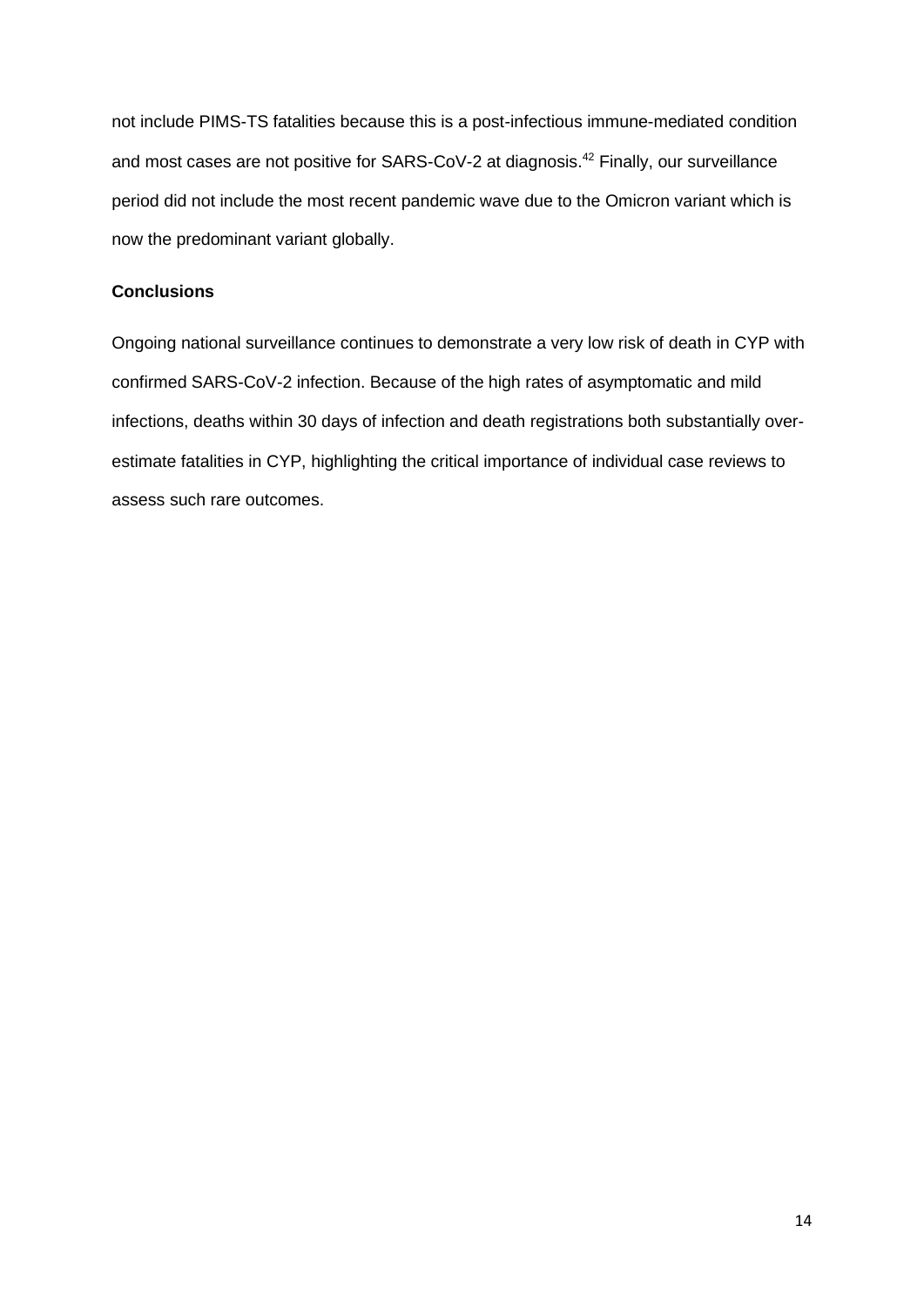# **FIGURES AND TABLES**

# **Figure 1: Flow chart of children and young people under 20 years with COVID-19 who died within 100 days of COVID-19 between 1 March 2020 and 31 December 2021**

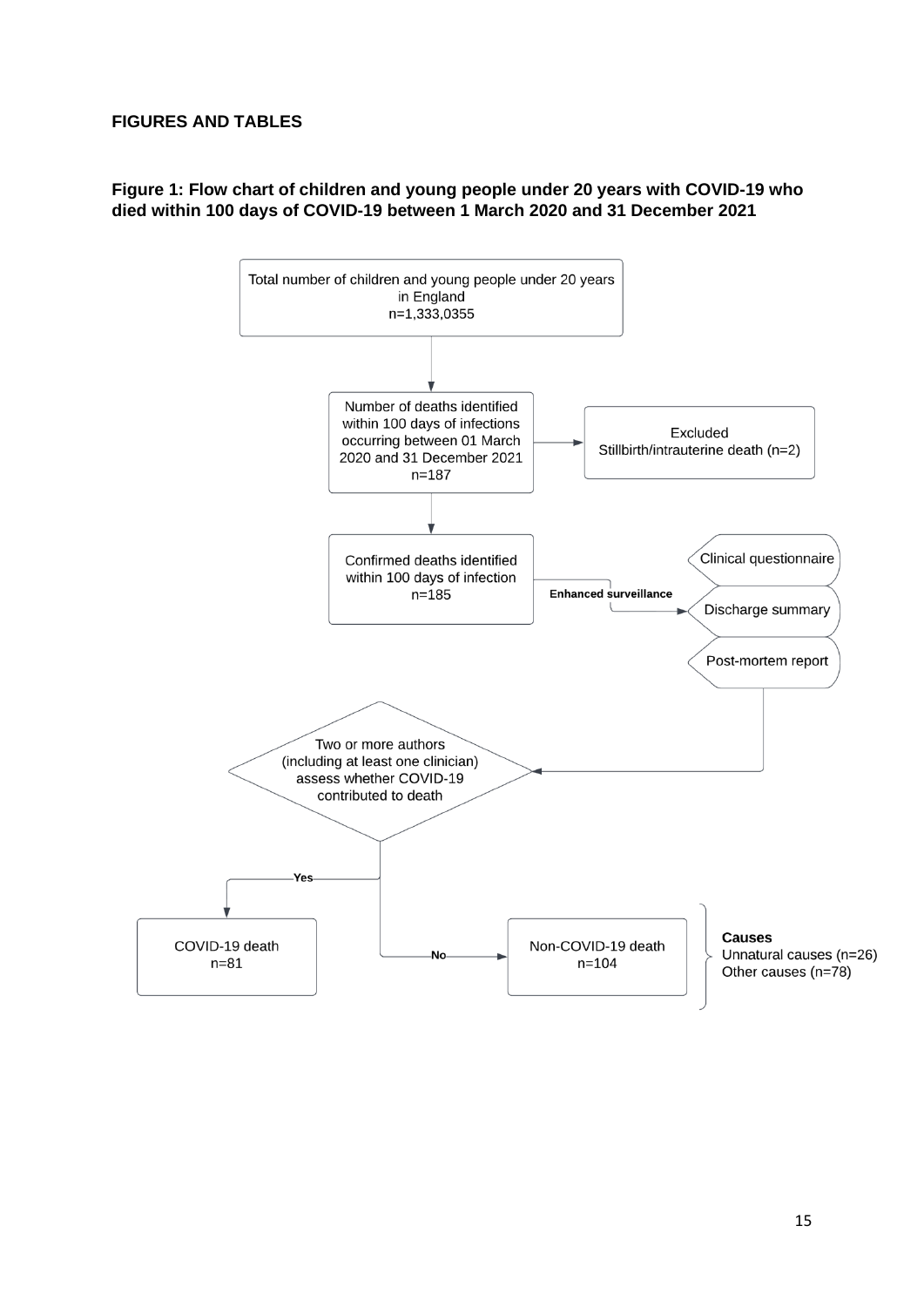

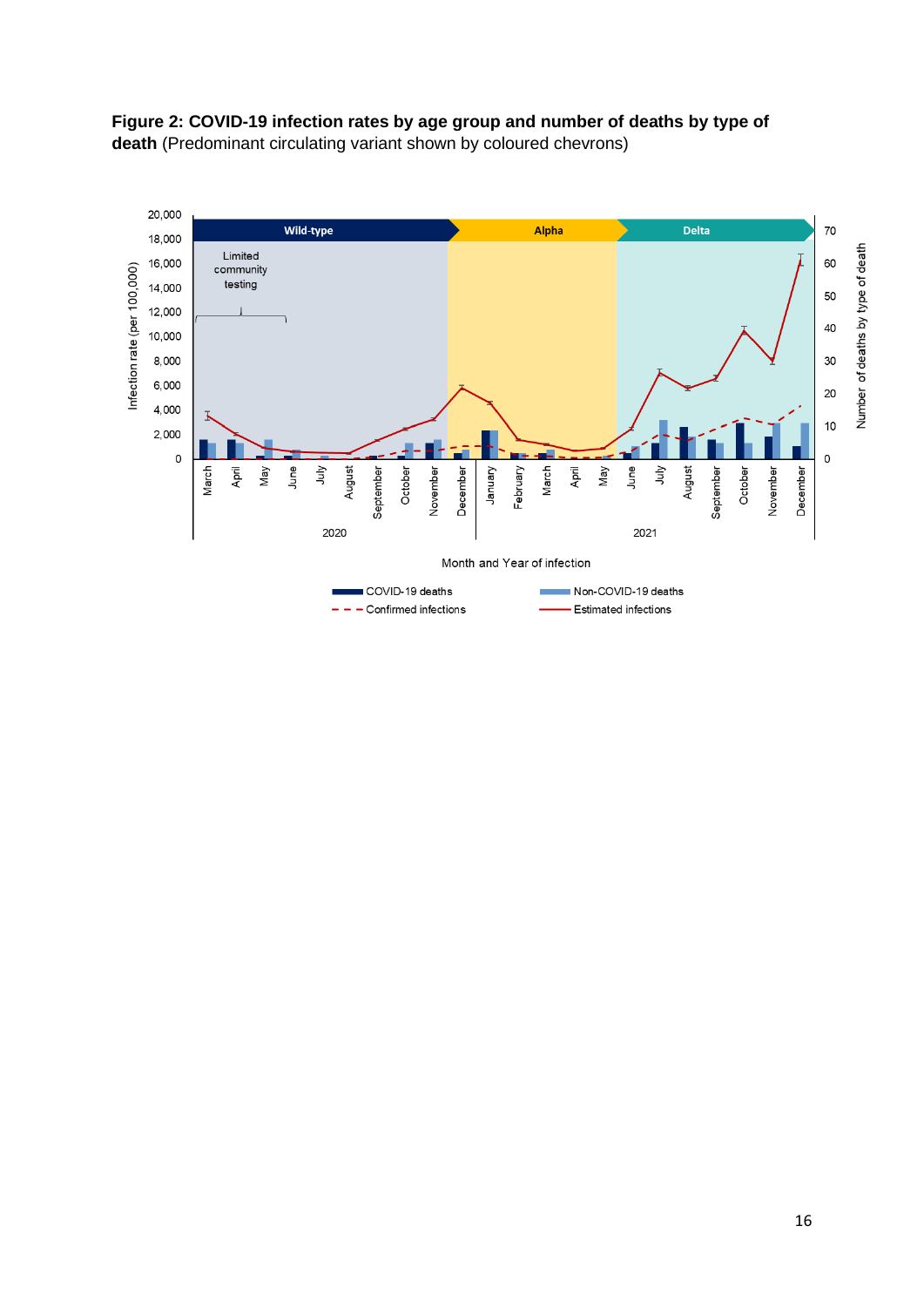**Figure 3: Kaplan-Meier survival estimates of death following COVID-19 by (a) type of death and (b) type of death stratified by comorbidity status**

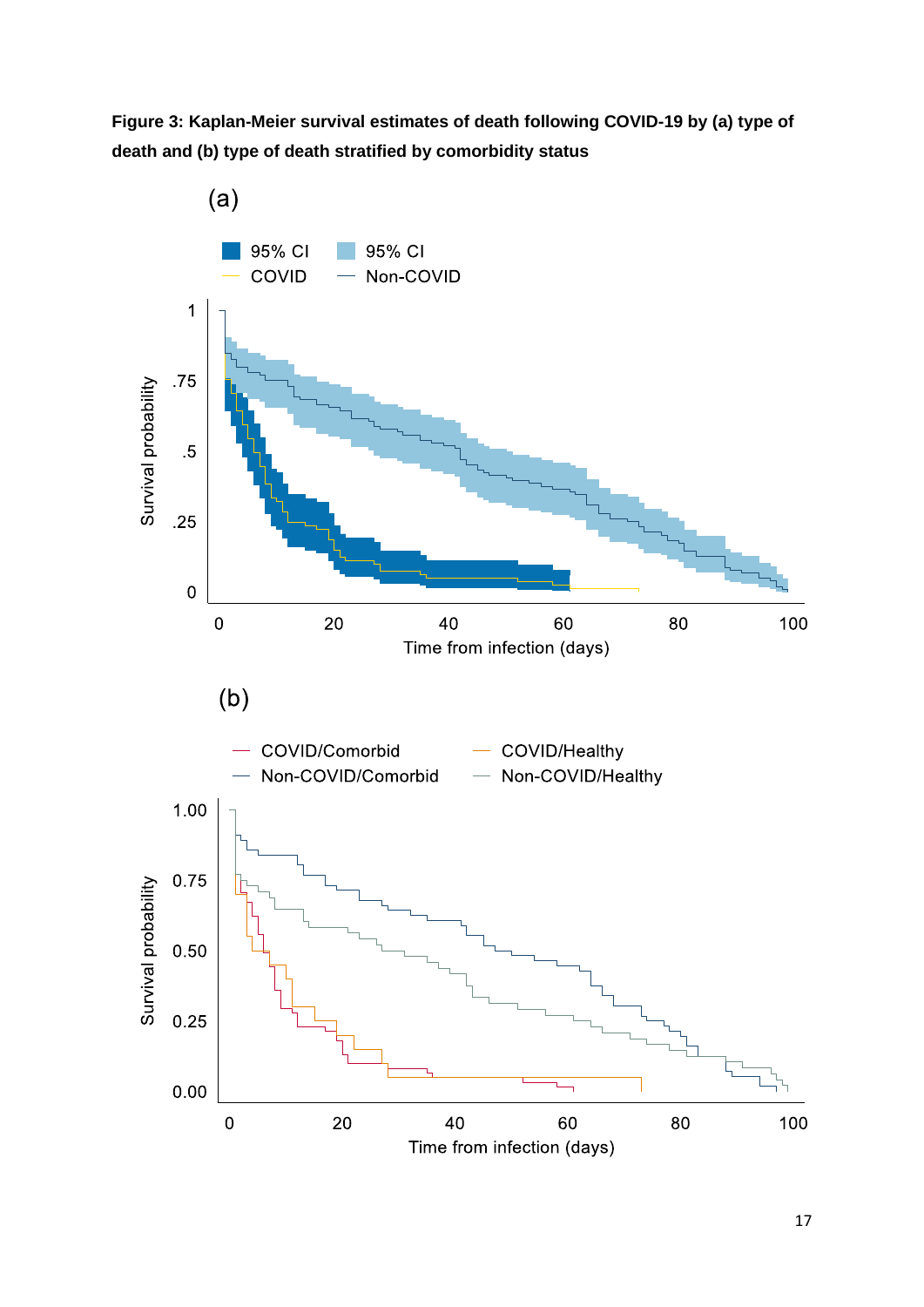|                                          | Type of death    |              |
|------------------------------------------|------------------|--------------|
|                                          | <b>Non-COVID</b> | <b>COVID</b> |
|                                          | $n = 104$        | $n = 81$     |
| Interval from infection to death (median | 42 (12-73)       | $6(2-15)$    |
| $( IQR),$ days)                          |                  |              |
| Age (median (IQR), years)                | $15(1-18)$       | 14 (10-17)   |
| Age group                                |                  |              |
| <1 year                                  | 22 (21.2%)       | 5(6.2%)      |
| 1-4 years                                | 8(7.7%)          | 6(7.4%)      |
| 5-11 years                               | 12 (11.5%)       | 16 (19.8%)   |
| 12-15 years                              | 15 (14.4%)       | 22 (27.2%)   |
| <b>16-19 years</b>                       | 47 (45.2%)       | 32 (39.5%)   |
| <b>Sex</b>                               |                  |              |
| <b>Male</b>                              | 64 (61.5%)       | 40 (49.4%)   |
| <b>Female</b>                            | 40 (38.5%)       | 41 (50.6%)   |
| <b>Ethnic group</b>                      |                  |              |
| <b>White</b>                             | 63 (60.6%)       | 36 (44.4%)   |
| <b>Asian</b>                             | 22 (21.2%)       | 29 (35.8%)   |
| <b>Black</b>                             | 13 (12.5%)       | 11 (13.6%)   |
| <b>Mixed</b>                             | 4(3.8%)          | 3(3.7%)      |
| <b>Other</b>                             | $2(1.9\%)$       | 2(2.5%)      |
| Any comorbidities                        |                  |              |
| At least one comorbidity                 | 56 (53.8%)       | 61 (75.3%)   |
| <b>None</b>                              | 48 (46.2%)       | 20 (24.7%)   |
| <b>Comorbidity groups</b>                |                  |              |
| Immunocompromising                       | 18 (17.3%)       | 12 (14.8%)   |
| Severe neurodisability                   | 15 (14.4%)       | 27 (33.3%)   |
| Other non-immunocompromising             | 23 (22.1%)       | 22 (27.2%)   |
| <b>None</b>                              | 48 (46.2%)       | 20 (24.7%)   |
| Hospitalisation                          |                  |              |
| <b>Yes</b>                               | 68 (65.4%)       | 67 (82.7%)   |
| <b>No</b>                                | 36 (34.6%)       | 14 (17.3%)   |
| <b>Admission to ICU*</b>                 |                  |              |
| <b>Yes</b>                               | 33 (37.5%)       | 43 (57.3%)   |
| <b>No</b>                                | 55 (62.5%)       | 32 (42.7%)   |
| Vaccination status (n=59)**              |                  |              |
| At least 1 dose                          | 10 (27.0%)       | 1(4,6%)      |
| 2 doses                                  | 6(16.2%)         | 1(4.6%)      |

# **Table 1: Characteristics of deaths in children and young people following COVID-19 infection by type of death**

*vaccination in Non-COVID death vs 22 for COVID death.*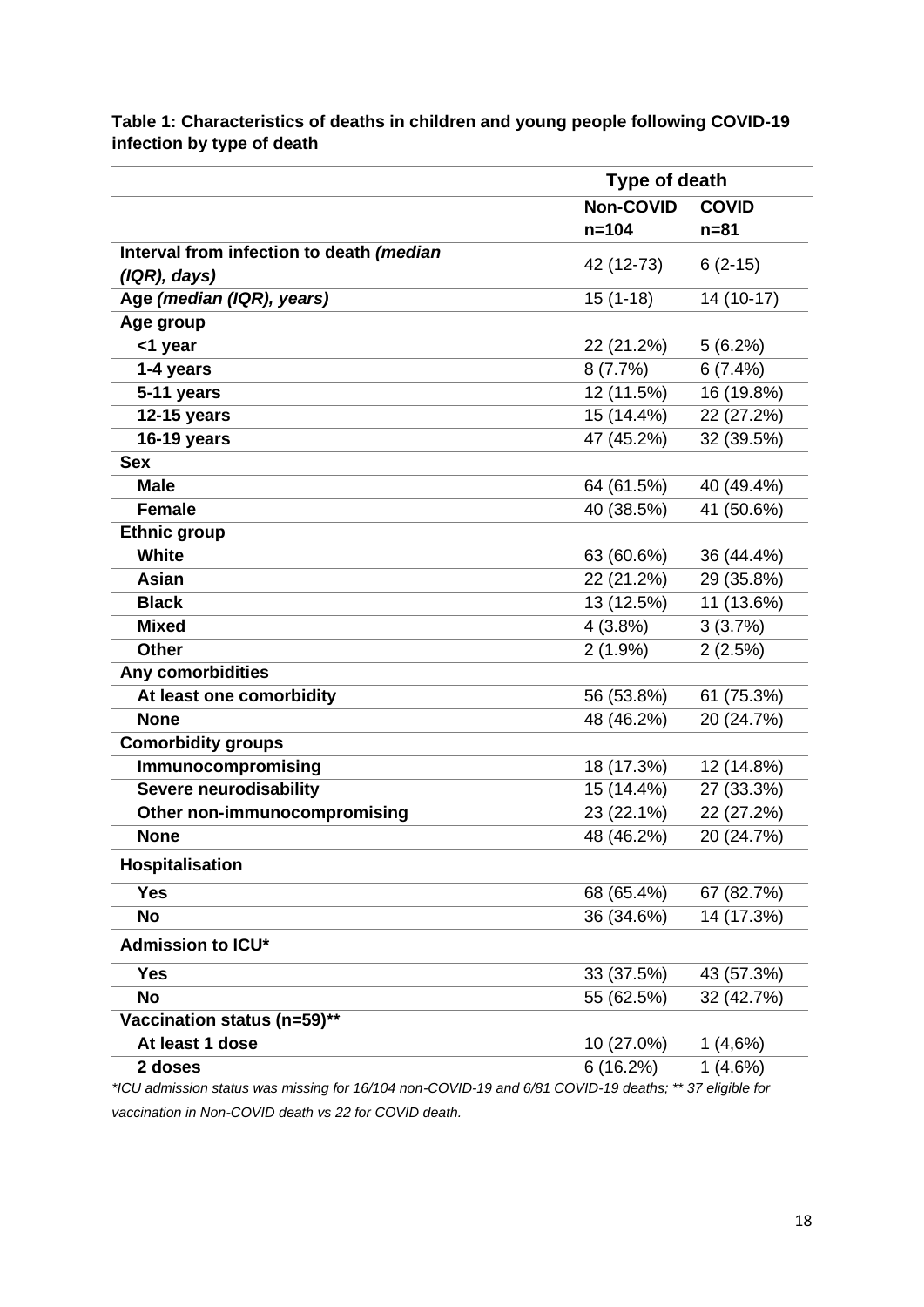| Table 2: COVID-19 infection fatality rates and mortality rates, stratified by age group |
|-----------------------------------------------------------------------------------------|
| and variant period                                                                      |

|                      |                                                   | COVID-19<br>deaths / total<br>deaths<br>n/N (%) | <b>IFR</b> (using<br>confirmed<br>infections)<br>n/N (per 100,000) | <b>IFR (using</b><br>estimated<br>infections)<br>n/N (per<br>100,000) | <b>Mortality rate</b><br>(per 100,000) |  |  |  |
|----------------------|---------------------------------------------------|-------------------------------------------------|--------------------------------------------------------------------|-----------------------------------------------------------------------|----------------------------------------|--|--|--|
| group (years)<br>Age | $<$ 1                                             | 5/4, 142(0.12%)                                 | 5/64,846(7.7)                                                      | 5/302,064(1.7)                                                        | 5/601,913<br>(0.83)                    |  |  |  |
|                      | 1 to $4$                                          | $6/541(1.11\%)$                                 | 6/190,011(3.2)                                                     | 6/1,767,856(0.3)                                                      | 6/2,637,534<br>(0.23)                  |  |  |  |
|                      | 5 to 11                                           | 16/517 (3.09%)                                  | 16/1,067,742 (1.5)                                                 | 16/4,964,261<br>(0.3)                                                 | 16/4,935,418<br>(0.32)                 |  |  |  |
|                      | 12 to 15                                          | 22/494 (4.45%)                                  | 22/870,587 (2.5)                                                   | 22/2,512,558<br>(0.9)                                                 | 22/2,677,375<br>(0.82)                 |  |  |  |
|                      | 16-19                                             | 32/1,096<br>(2.92%)                             | 32/747,980 (4.3)                                                   | 32/2,082,668<br>(1.5)                                                 | 32/2,478,115<br>(1.29)                 |  |  |  |
|                      | Total                                             | 81/6,790<br>(1.19%)                             | 81/2,941,166 (2.8)                                                 | 81/11,629,407<br>(0.7)                                                | 81/13,330,355<br>(0.61)                |  |  |  |
|                      |                                                   |                                                 |                                                                    |                                                                       |                                        |  |  |  |
| riant period<br>్ది  | Wild-type (01<br>March to 30<br>November<br>2020) | 21/2638 (0.80%)                                 | $\cdot^{\star}$                                                    | 21/2062780 (1.0)                                                      |                                        |  |  |  |
|                      | Alpha (01<br>December<br>2020 to 31<br>May 2021)  | 15/1842 (0.81%)                                 | 15/396,851 (3.8)                                                   | 15/1980140 (0.8)                                                      |                                        |  |  |  |
|                      | Delta (1<br>June 2021 to<br>31 December<br>2021)  | 45/2309 (1.95%)                                 | 45/2,321,391 (1.9)                                                 | 45/7586488 (0.6)                                                      |                                        |  |  |  |
|                      | Total                                             | 81/6790 (1.19%)                                 | 81/2,941,166 (2.8)                                                 | 81/11,629,407<br>(0.7)                                                |                                        |  |  |  |

*\*Infection-fatality rate [IFR] using confirmed infections has been excluded due to very limited testing in the community, with testing only becoming available gradually from 01 June 2020.*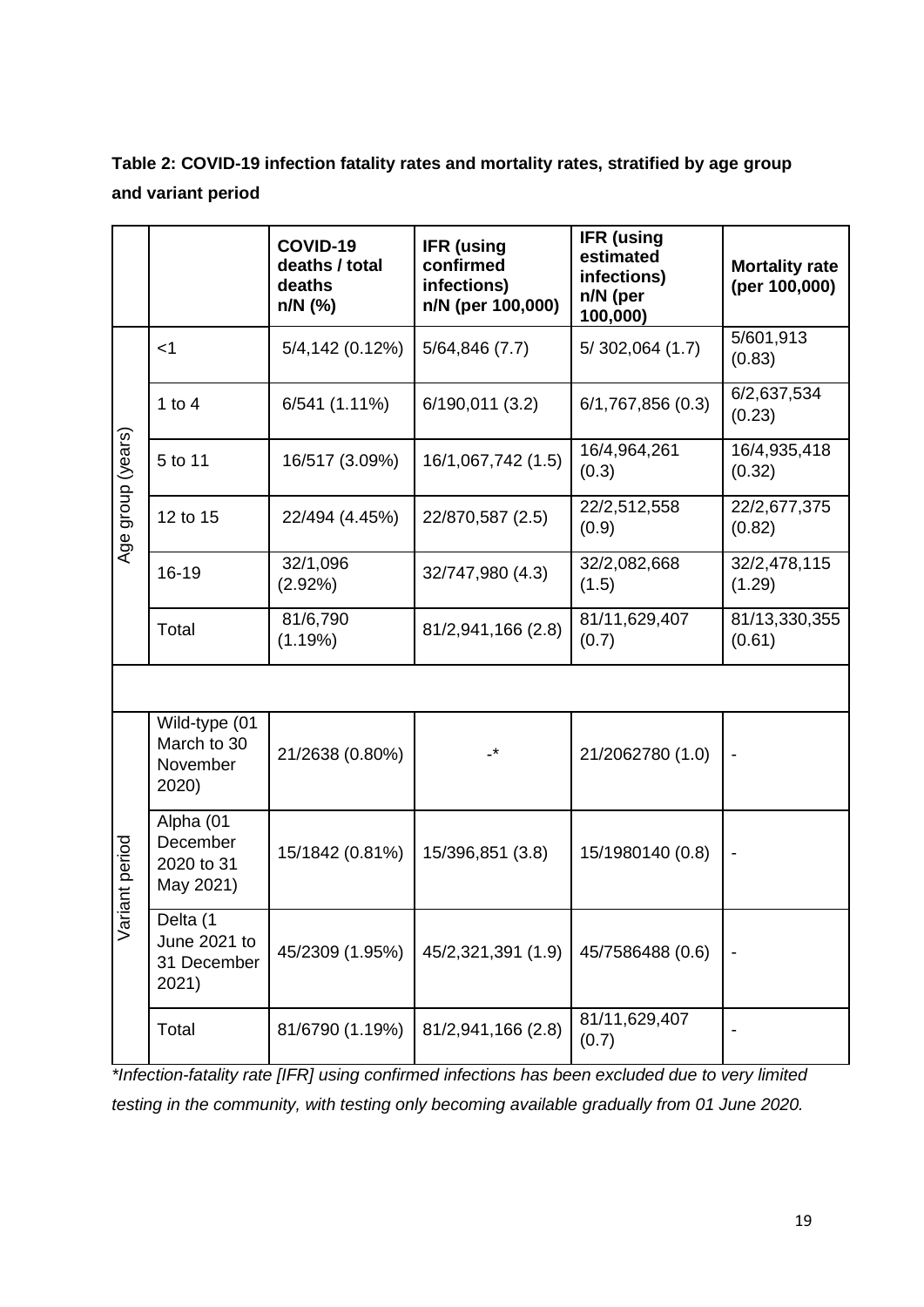#### **Data Availability Statement**

This analysis was undertaken as part of UKHSA's legal requirement for public health surveillance during the COVID-19 pandemic and, as such, authors cannot make the underlying dataset publicly available, especially given the sensitivity of the subject matter, the vulnerability of the population in question and the small case numbers which could potentially lead to deductive disclosure of individuals. For more information on accessing UKHSA protected data, see [https://www.gov.uk/government/publications/accessing-ukhsa](https://www.gov.uk/government/publications/accessing-ukhsa-protected-data)[protected-data](https://www.gov.uk/government/publications/accessing-ukhsa-protected-data)

#### **Acknowledgements**

We thank our colleagues in Immunisation and Vaccine-Preventable Diseases, Natalie Mensah and Rashmi Malkani, for all their efforts in following up and verifying missing information as well as providing administrative support as part of the enhanced surveillance. We also thank Lika Hadi for her support with data entry. We thank all the general practitioners, hospital clinicians, healthcare professionals, coroners and administrative staff within the NHS and coroner's offices for the time to complete questionnaires and provide clinical information as part of the enhanced surveillance. And we also thank the UKHSA National COVID-19 Epidemiology Cell for providing a monthly linelist for SARS-CoV-2 CYP patients who died following their infection.

# **Authors' contributions**

GO, MER and SNL conceived the study and implemented the surveillance. ZA and MB collected the data, managed the database, linked the datasets and performed the data analysis. MB, ZA, HW, and GO, followed up all fatal cases for completion of surveillance questionnaires. When needed, GO, SNL, ZA and MB interviewed the clinicians, pathologists and coroners, independently classified the case and discussed any conflicts in classifications. MB and ZA wrote the initial draft. The Epicell team monitored fatalities through linkage of confirmed SARS-CoV-2 infections and multiple national data sources. HD and NG provided modelled estimates of SARS-CoV-2 infections. All authors commented on the draft manuscript, contributed to the interpretation and discussion of the results and approved the final draft of the manuscript.

#### **Role of funding source**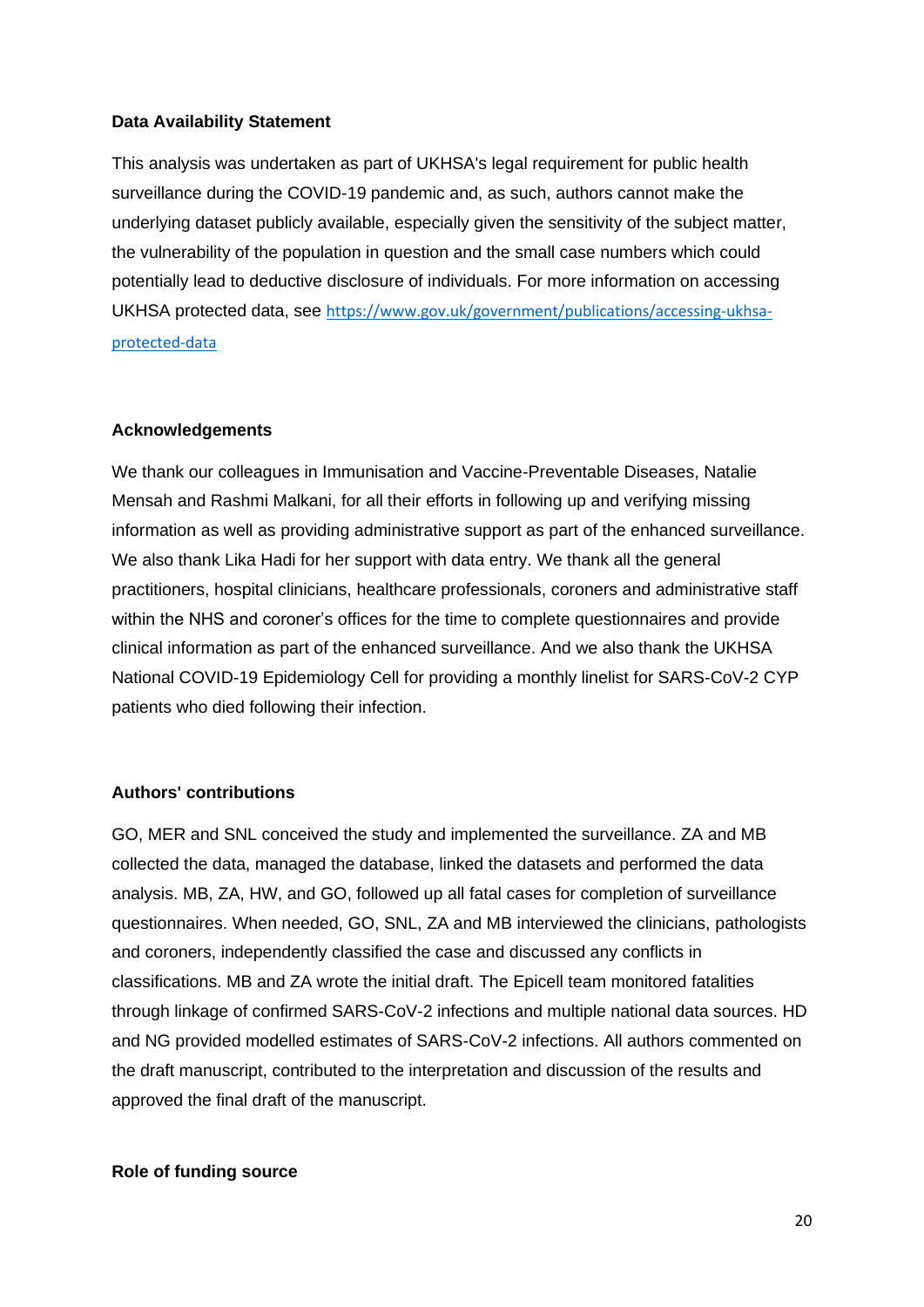None

# **Ethics approval**

UKHSA has legal permission to process confidential information for national surveillance of communicable diseases without individual patient consent (Regulation 3 of Health Service Regulations 2002) and ethics committee approval is not required.

# **Conflict of interest**

None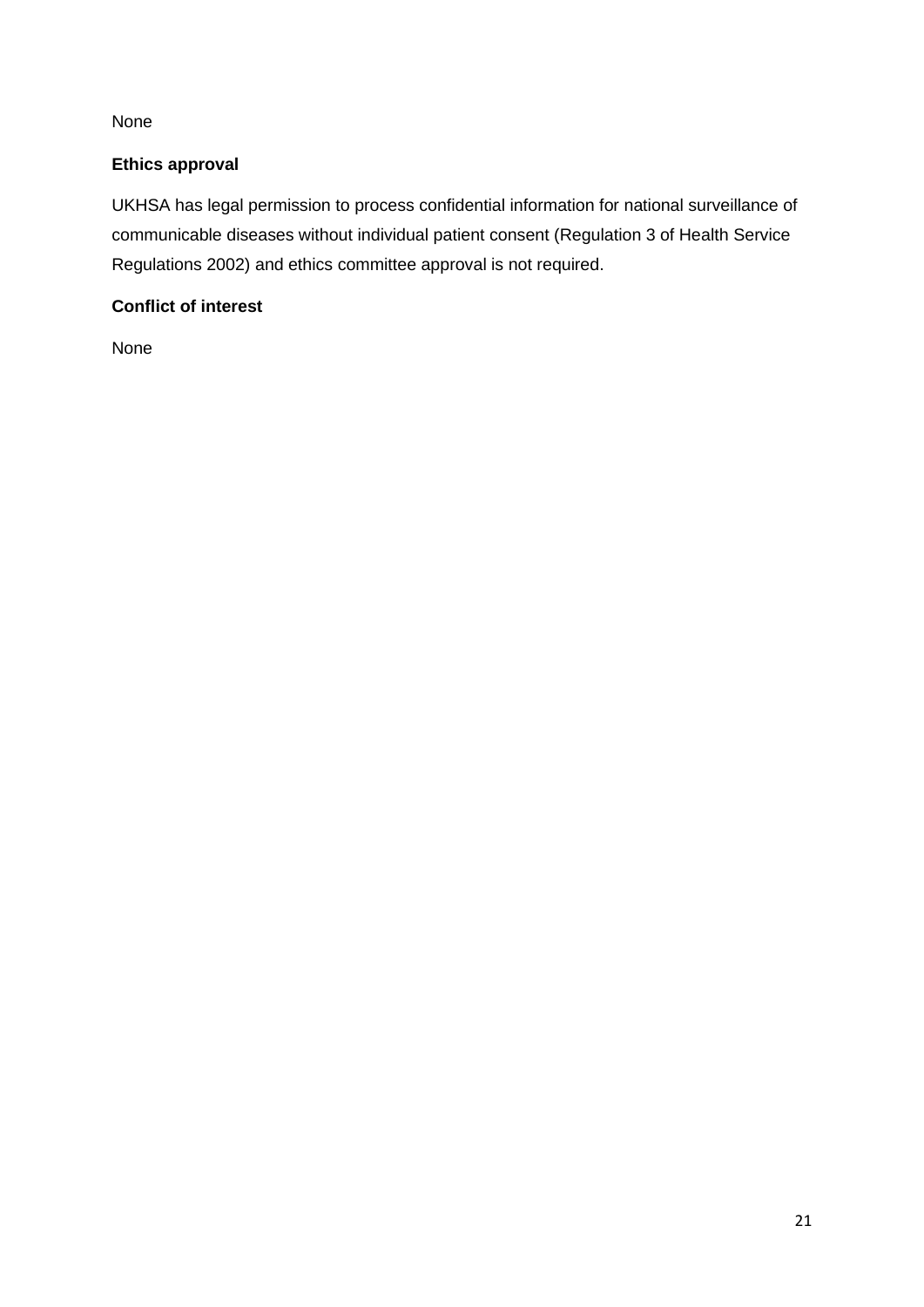# **REFERENCES**

1. Luo Q, Qin T. Managing clinical trials for covid-19: the importance of ethics committees. BMJ. 2020;369:m1369.

2. Farooq I, Ali S. COVID-19 outbreak and its monetary implications for dental practices, hospitals and healthcare workers. Postgrad Med J. 2020.

3. Sayburn A. Covid-19: PHE upgrades PPE advice for all patient contacts with risk of infection. BMJ. 2020;369:m1391.

4. GOV.UK Coronavirus (COVID-19) in the UK [Available from:

[https://coronavirus.data.gov.uk/.](https://coronavirus.data.gov.uk/)

5. Office of National Statistics. Estimates of the population for the UK, England and Wales, Scotland and Northern Ireland. 2021 [Available from:

[https://www.ons.gov.uk/peoplepopulationandcommunity/populationandmigration/populationesti](https://www.ons.gov.uk/peoplepopulationandcommunity/populationandmigration/populationestimates/datasets/populationestimatesforukenglandandwalesscotlandandnorthernireland) [mates/datasets/populationestimatesforukenglandandwalesscotlandandnorthernireland.](https://www.ons.gov.uk/peoplepopulationandcommunity/populationandmigration/populationestimates/datasets/populationestimatesforukenglandandwalesscotlandandnorthernireland)

6. Wu Z, McGoogan JM. Characteristics of and Important Lessons From the Coronavirus Disease 2019 (COVID-19) Outbreak in China: Summary of a Report of 72 314 Cases From the Chinese Center for Disease Control and Prevention. JAMA. 2020;323(13):1239-42.

7. Ludvigsson JF. Systematic review of COVID-19 in children shows milder cases and a better prognosis than adults. Acta Paediatr. 2020;109(6):1088-95.

8. Lu X, Zhang L, Du H, Zhang J, Li YY, Qu J, et al. SARS-CoV-2 Infection in Children. N Engl J Med. 2020;382(17):1663-5.

9. Khera N, Santesmasses D, Kerepesi C, Gladyshev VN. COVID-19 mortality rate in children is U-shaped. Aging (Albany NY). 2021;13(16):19954-62.

10. Parcha V, Booker KS, Kalra R, Kuranz S, Berra L, Arora G, et al. A retrospective cohort study of 12,306 pediatric COVID-19 patients in the United States. Sci Rep. 2021;11(1):10231.

11. Ward JL, Harwood R, Smith C, Kenny S, Clark M, Davis PJ, et al. Risk factors for PICU admission and death among children and young people hospitalized with COVID-19 and PIMS-TS in England during the first pandemic year. Nature Medicine. 2022;28(1):193-200.

12. Shahbaznejad L, Rouhanizadeh H, Navaeifar MR, Hosseinzadeh F, Movahedi FS, Rezai MS. Clinical Characteristics and Outcomes of COVID-19 in Children in Northern Iran. Int J Pediatr. 2021;2021:5558287.

13. Kim L, Whitaker M, O'Halloran A, Kambhampati A, Chai SJ, Reingold A, et al. Hospitalization Rates and Characteristics of Children Aged <18 Years Hospitalized with Laboratory-Confirmed COVID-19 - COVID-NET, 14 States, March 1-July 25, 2020. MMWR Morb Mortal Wkly Rep. 2020;69(32):1081-8.

14. Dong Y, Mo X, Hu Y, Qi X, Jiang F, Jiang Z, et al. Epidemiology of COVID-19 Among Children in China. Pediatrics. 2020;145(6).

15. Smith C, Odd D, Harwood R, Ward J, Linney M, Clark M, et al. Deaths in children and young people in England after SARS-CoV-2 infection during the first pandemic year. Nature Medicine. 2022;28(1):185-92.

16. McCormick DW, Richardson LC, Young PR, Viens LJ, Gould CV, Kimball A, et al. Deaths in Children and Adolescents Associated With COVID-19 and MIS-C in the United States. Pediatrics. 2021;148(5).

17. Bhopal SS, Bagaria J, Olabi B, Bhopal R. Children and young people remain at low risk of COVID-19 mortality. The Lancet Child & Adolescent Health. 2021;5(5):e12-e3.

18. Wang YY, Jin YH, Ren XQ, Li YR, Zhang XC, Zeng XT, et al. Updating the diagnostic criteria of COVID-19 "suspected case" and "confirmed case" is necessary. Mil Med Res. 2020;7(1):17.

19. UK Health Security Agency. Technical summary UK Health Security Agency data series on deaths in people with COVID-19. 2022.

20. Office of National Statistics. Single year of age and average age of death of people whose death was due to or involved COVID-19. 2022 [March 2022:[Available from: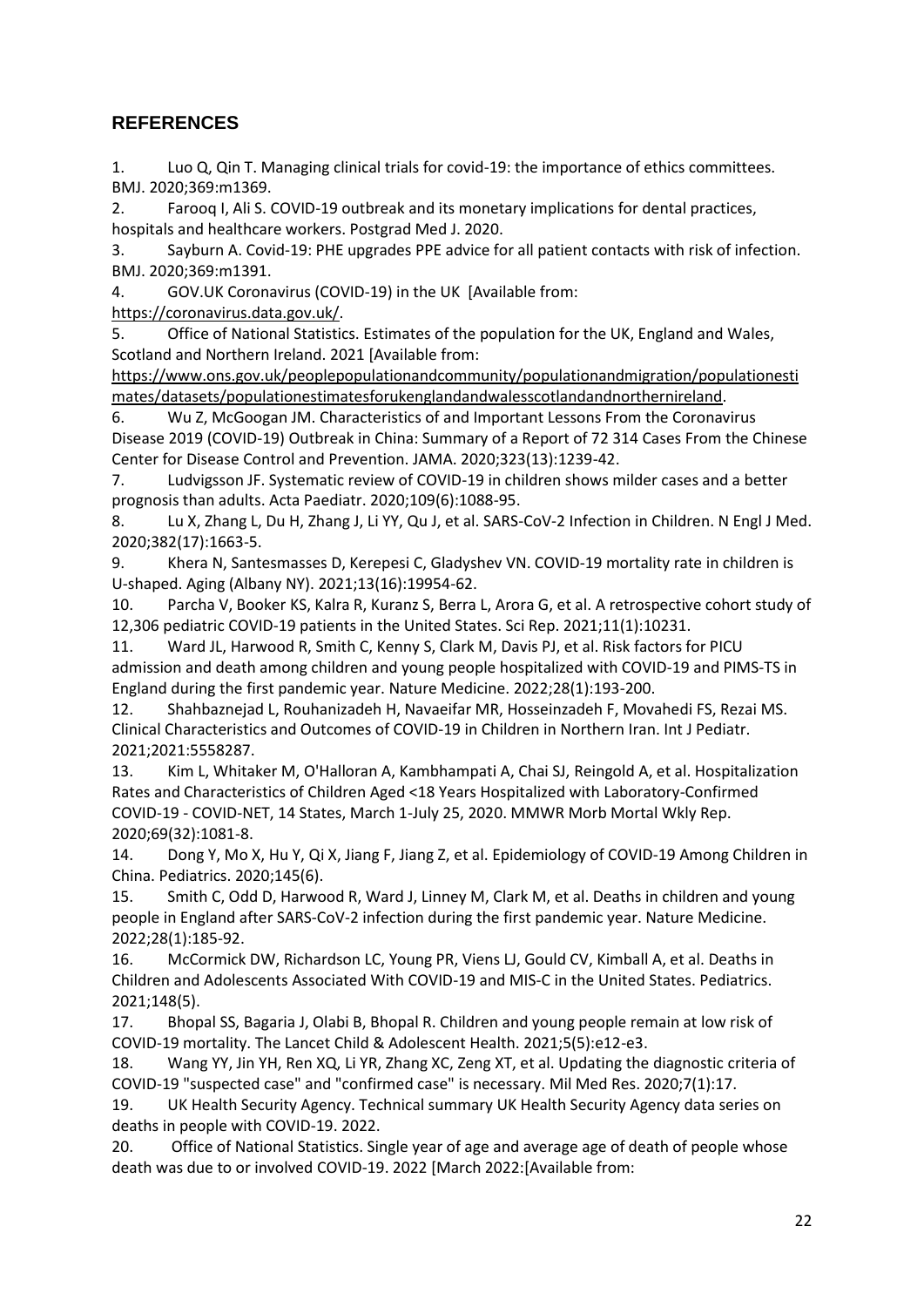[https://www.ons.gov.uk/peoplepopulationandcommunity/birthsdeathsandmarriages/deaths/datase](https://www.ons.gov.uk/peoplepopulationandcommunity/birthsdeathsandmarriages/deaths/datasets/singleyearofageandaverageageofdeathofpeoplewhosedeathwasduetoorinvolvedcovid19) [ts/singleyearofageandaverageageofdeathofpeoplewhosedeathwasduetoorinvolvedcovid19](https://www.ons.gov.uk/peoplepopulationandcommunity/birthsdeathsandmarriages/deaths/datasets/singleyearofageandaverageageofdeathofpeoplewhosedeathwasduetoorinvolvedcovid19)

21. Ladhani S, Pebody RG, Ramsay ME, Lamagni TL, Johnson AP, Sharland M. Continuing impact of infectious diseases on childhood deaths in England and Wales, 2003-2005. Pediatr Infect Dis J. 2010;29(4):310-3.

22. Ferreras-Antolín L, Oligbu G, Okike IO, Ladhani S. Infection is associated with one in five childhood deaths in England and Wales: analysis of national death registrations data, 2013-15. Arch Dis Child. 2020;105(9):857-63.

23. Department for Education. Guidance Rapid asymptomatic testing in specialist settings . 2022 [Available from: [https://www.gov.uk/government/publications/guidance-for-full-opening-special](https://www.gov.uk/government/publications/guidance-for-full-opening-special-schools-and-other-specialist-settings/rapid-asymptomatic-testing-in-specialist-settings)[schools-and-other-specialist-settings/rapid-asymptomatic-testing-in-specialist-settings.](https://www.gov.uk/government/publications/guidance-for-full-opening-special-schools-and-other-specialist-settings/rapid-asymptomatic-testing-in-specialist-settings)

24. Block J. Covid-19: US tracker overestimated deaths among children. BMJ. 2022;376:o831.

25. Thelwall S, Aiano F, Harman K, Dabrera G, Ladhani SN. Risk of hospitalisation and death in children with SARS-CoV-2 delta (B.1.612.2) infection. The Lancet Child & Adolescent Health.

26. Ladhani SN, Amin-Chowdhury Z, Davies HG, Aiano F, Hayden I, Lacy J, et al. COVID-19 in children: analysis of the first pandemic peak in England. Archives of Disease in Childhood. 2020;105(12):1180.

27. UK Health Security Agency. COVID-19: paediatric surveillance 2020 [updated 4 May 2021. Available from[: https://www.gov.uk/guidance/covid-19-paediatric-](https://www.gov.uk/guidance/covid-19-paediatric-surveillance#:~:text=PHE%20is%20working%20with%20teams,in%20children%20with%20COVID%2D19%20)

[surveillance#:~:text=PHE%20is%20working%20with%20teams,in%20children%20with%20COVID%2D](https://www.gov.uk/guidance/covid-19-paediatric-surveillance#:~:text=PHE%20is%20working%20with%20teams,in%20children%20with%20COVID%2D19%20) [19%20.](https://www.gov.uk/guidance/covid-19-paediatric-surveillance#:~:text=PHE%20is%20working%20with%20teams,in%20children%20with%20COVID%2D19%20)

28. NHS digital. Demographics 2022 [Available from:

[https://digital.nhs.uk/services/demographics.](https://digital.nhs.uk/services/demographics)

29. NHS Digital. Hospital Episode Statistics (HES) 2022 [Available from:

[https://digital.nhs.uk/data-and-information/data-tools-and-services/data-services/hospital-episode](https://digital.nhs.uk/data-and-information/data-tools-and-services/data-services/hospital-episode-statistics)[statistics.](https://digital.nhs.uk/data-and-information/data-tools-and-services/data-services/hospital-episode-statistics)

30. MRC Biostatistics Unit. Nowcasting and Forecasting of the COVID-19 Pandemic. [Available from: [https://www.mrc-bsu.cam.ac.uk/tackling-covid-19/nowcasting-and-forecasting-of-covid-19/.](https://www.mrc-bsu.cam.ac.uk/tackling-covid-19/nowcasting-and-forecasting-of-covid-19/)

31. Birrell P, Blake J, van Leeuwen E, Gent N, De Angelis D. Real-time nowcasting and forecasting of COVID-19 dynamics in England: the first wave. Philosophical Transactions of the Royal Society B: Biological Sciences. 2021;376(1829):20200279.

32. Twohig KA, Nyberg T, Zaidi A, Thelwall S, Sinnathamby MA, Aliabadi S, et al. Hospital admission and emergency care attendance risk for SARS-CoV-2 delta (B.1.617.2) compared with alpha (B.1.1.7) variants of concern: a cohort study. The Lancet Infectious Diseases. 2022;22(1):35-42.

33. Lopez Bernal J, Andrews N, Gower C, Gallagher E, Simmons R, Thelwall S, et al. Effectiveness of Covid-19 Vaccines against the B.1.617.2 (Delta) Variant. New England Journal of Medicine. 2021;385(7):585-94.

34. Office of National Statistics. DC2101EW - Ethnic group by sex by age [Available from: [https://www.nomisweb.co.uk/query/construct/summary.asp?menuopt=200&subcomp=](https://www.nomisweb.co.uk/query/construct/summary.asp?menuopt=200&subcomp).

35. Harwood R, Yan H, Talawila Da Camara N, Smith C, Ward J, Tudur-Smith C, et al. Which children and young people are at higher risk of severe disease and death after hospitalisation with SARS-CoV-2 infection in children and young people: A systematic review and individual patient metaanalysis. EClinicalMedicine. 2022;44:101287.

36. Armin S, Fahimzad SA, Rafiei Tabatabaei S, Mansour Ghanaiee R, Marhamati N, Ahmadizadeh SN, et al. COVID-19 Mortality in Children: A Referral Center Experience from Iran (Mofid Children's Hospital, Tehran, Iran). Can J Infect Dis Med Microbiol. 2022;2022:2737719.

37. Odd D, Stoianova S, Williams T, Sleap V, Blair P, Fleming P, et al. Child mortality in England during the COVID-19 pandemic. Arch Dis Child. 2022;107(1):14-20.

38. Sharma AG, Kumar V, Sodani R, Sapre A, Singh P, Saha A, et al. Predictors of mortality in children admitted with SARS-CoV-2 infection to a tertiary care hospital in North India. J Paediatr Child Health. 2022;58(3):432-9.